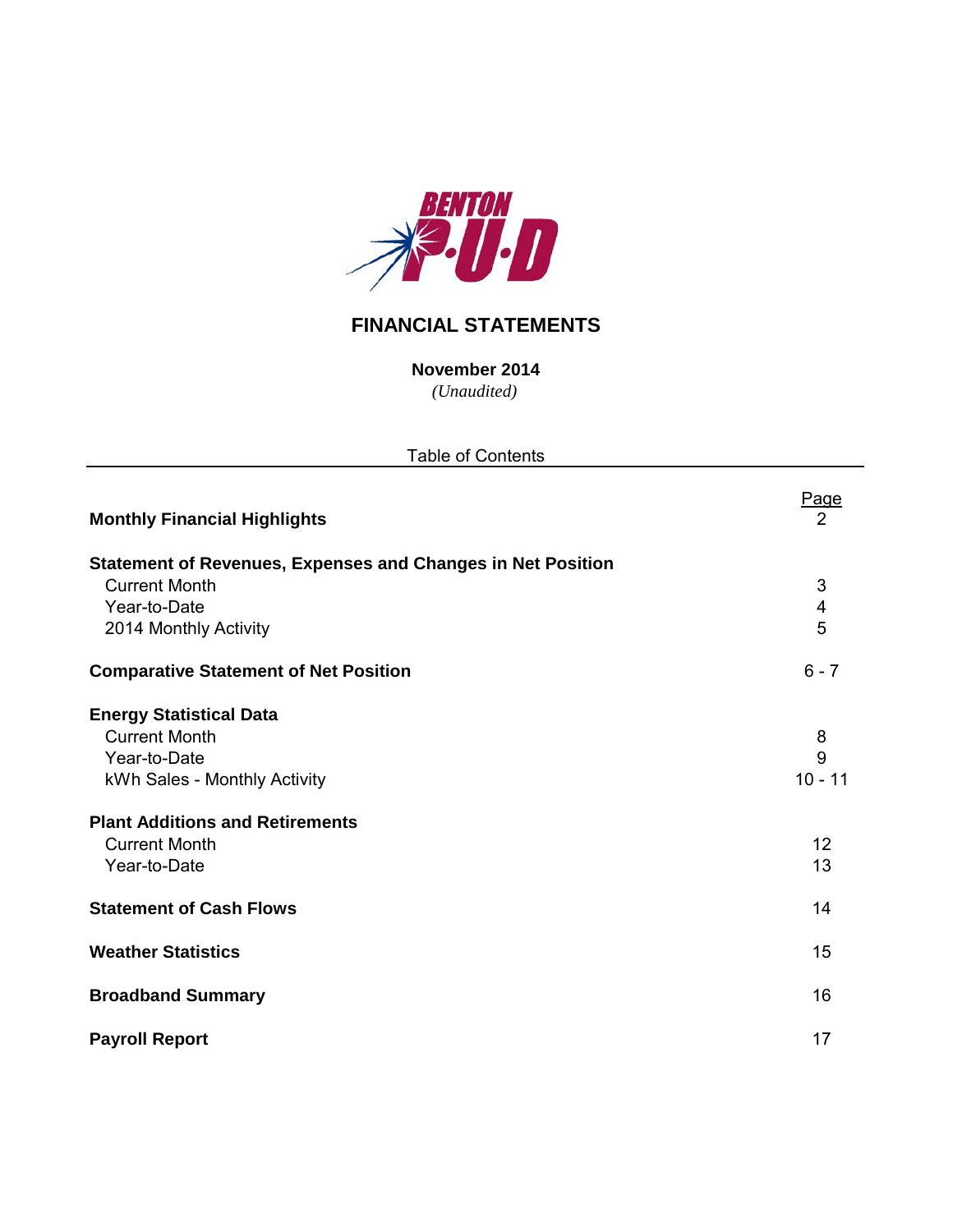

# *Financial Highlights*

*November 2014*



Financial highlights for the month of November:

- $\triangleright$  District operations resulted in a increase in net position of \$1M for the month.<br> $\triangleright$  The average temperature of 37.8° was 2.7° below normal. Heating degree da
- The average temperature of 37.8° was 2.7° below normal. Heating degree days were 2% above last year.<br>
> Total retail kWh billed during November was down 2% from last year and 1% below the amended budget.
- $\triangleright$  Total retail kWh billed during November was down 2% from last year and 1% below the amended budget.<br> $\triangleright$  Net nower supply costs were \$4.9 million for the month with sales for resale energy of \$1.8M and an ave
- Net power supply costs were \$4.9 million for the month with sales for resale energy of \$1.8M and an average price of \$36
- per MWh.  $\triangleright$  November's non-power operating costs of \$1.5 million before taxes and depreciation were 1.0% below the amended budget.<br>  $\triangleright$  Capital additions were \$1.2M for the month.
- Capital additions were \$1.2M for the month.

|                                                                                                                                    |          | (in thousands of dollars) |            |           |            |         |          |           |            |          |            |            |                  |                                 |
|------------------------------------------------------------------------------------------------------------------------------------|----------|---------------------------|------------|-----------|------------|---------|----------|-----------|------------|----------|------------|------------|------------------|---------------------------------|
| <b>Change in Net Position</b>                                                                                                      | Jan      | Feb                       | <b>Mar</b> | Apr       | <b>May</b> | Jun     | Jul      | Aug $(1)$ | <b>Sep</b> | Oct      | <b>Nov</b> | <b>Dec</b> | <b>Total YTD</b> | <b>Amended</b><br><b>Budget</b> |
| Actual                                                                                                                             | \$257    | (\$318)                   | \$204      | (S875)    | $($ \$65)  | \$1,486 | \$2,757  | \$767     | (\$1.070)  | (\$828)  | \$1,042    |            | \$3,357          |                                 |
| <b>Budget</b>                                                                                                                      | \$148    | (\$107)                   | (\$355)    | (\$1,635) | \$150      | \$586   | \$706    | \$3,745   | (\$676)    | (S1.606) | \$774      |            | \$1,730          | \$3,270                         |
| (1) The cumulative YTD impact of budget amendments approved at the August 26 Commission meeting are reflected in the August report |          |                           |            |           |            |         |          |           |            |          |            |            |                  |                                 |
| <b>Net Power Costs</b>                                                                                                             | Jan      | Feb                       | Mar        | Apr       | May        | Jun     | Jul      | Aug       | Sep        | Oct      | Nov        | <b>Dec</b> | <b>Total</b>     | Amended<br><b>Budget</b>        |
| Power Supply Costs                                                                                                                 | \$8,358  | \$9,525                   | \$7,916    | \$7,918   | \$6,897    | \$7,234 | \$8,783  | \$9,864   | \$9,118    | \$7,809  | \$6,831    |            | \$90,252         | \$96,165                        |
| Less: Sales for Resale                                                                                                             | (2, 289) | (2,003)                   | (2,743)    | (2, 143)  | (1, 442)   | (970)   | (1, 179) | (2,310)   | (2, 333)   | (2,038)  | (1,883)    |            | (21, 335)        | (22, 774)                       |
| <b>Net Power Costs</b>                                                                                                             | \$6,069  | \$7,521                   | \$5,173    | \$5,775   | \$5,455    | \$6,264 | \$7,603  | \$7,554   | \$6,785    | \$5,771  | \$4,948    |            | \$68,917         | \$73,391                        |
|                                                                                                                                    |          |                           |            |           |            |         |          |           |            |          |            |            |                  |                                 |
|                                                                                                                                    |          |                           |            |           |            |         |          |           |            |          |            |            |                  | <b>Amended</b>                  |
| <b>Net Capital Costs</b>                                                                                                           | Jan      | Feb                       | Mar        | Apr       | <b>May</b> | Jun     | Jul      | Aug       | <b>Sep</b> | Oct      | <b>Nov</b> | <b>Dec</b> | <b>Total</b>     | <b>Budget</b>                   |
| <b>Capital Expenditures</b>                                                                                                        | \$640    | \$672                     | \$1.169    | \$927     | \$1.063    | \$951   | \$2,952  | \$1.118   | \$1.017    | \$488    | \$1,210    |            | \$12,206         | \$16,184                        |
| Less: Capital Contributions                                                                                                        | (21)     | (42)                      | (113)      | (129)     | (44)       | (198)   | (2,088)  | (200)     | (640)      | (145)    | (99)       |            | (3,720)          | (3,231)                         |
| <b>Net Capital Costs</b>                                                                                                           | \$618    | \$630                     | \$1,056    | \$798     | \$1,019    | \$753   | \$864    | \$919     | \$376      | \$343    | \$1,111    |            | \$8,486          | \$12,953                        |
|                                                                                                                                    |          |                           |            |           |            |         |          |           |            |          |            |            |                  |                                 |
| <b>Load Statistics</b>                                                                                                             | Jan      | Feb                       | Mar        | Apr       | May        | Jun     | Jul      | Aug       | Sep        | Oct      | <b>Nov</b> | <b>Dec</b> | <b>Total</b>     | <b>Amended</b><br><b>Budget</b> |
| aMW - Retail Sales Billed                                                                                                          | 194      | 207                       | 161        | 185       | 210        | 265     | 284      | 255       | 199        | 162      | 146        |            | 206              | 196                             |
| aMW - Sales for Resale                                                                                                             | 75       | 42                        | 151        | 120       | 91         | 68      | 48       | 75        | 75         | 66       | 69         |            | 80               | 39                              |









| NGY NAUVS                               |        |
|-----------------------------------------|--------|
| <b>Current Ratio</b>                    | 4.16:1 |
| Debt Service Coverage (2011 actual)     | 4.03   |
| Debt Service Coverage (2012 actual)     | 3.60   |
| Debt Service Coverage (2013 actual)     | 3.06   |
| Debt Service Coverage (2014 projection) | 3.04   |
| (includes capital contributions)        |        |

| <b>Other Statistics</b>                 |    |        |         |  |  |  |  |  |  |  |
|-----------------------------------------|----|--------|---------|--|--|--|--|--|--|--|
| Unrestricted Undesignated Reserves      | \$ | 35.8   | million |  |  |  |  |  |  |  |
| Rate Stabilization Account (designated) | \$ | 7.5    | million |  |  |  |  |  |  |  |
| Debt Service Reserve Fund (designated)  | \$ | 4.0    | million |  |  |  |  |  |  |  |
| Bond Principal & Interest (restricted)  | \$ | 0.5    | million |  |  |  |  |  |  |  |
| <b>Net Utility Plant</b>                | \$ | 122.8  | million |  |  |  |  |  |  |  |
| Long-Term Debt                          | \$ | 572    | million |  |  |  |  |  |  |  |
| <b>Active Service Agreements</b>        |    | 50,318 |         |  |  |  |  |  |  |  |
| Non-Contingent Employees                |    | 147.25 |         |  |  |  |  |  |  |  |
| Contingent YTD FTE's                    |    | 3.01   |         |  |  |  |  |  |  |  |
|                                         |    |        |         |  |  |  |  |  |  |  |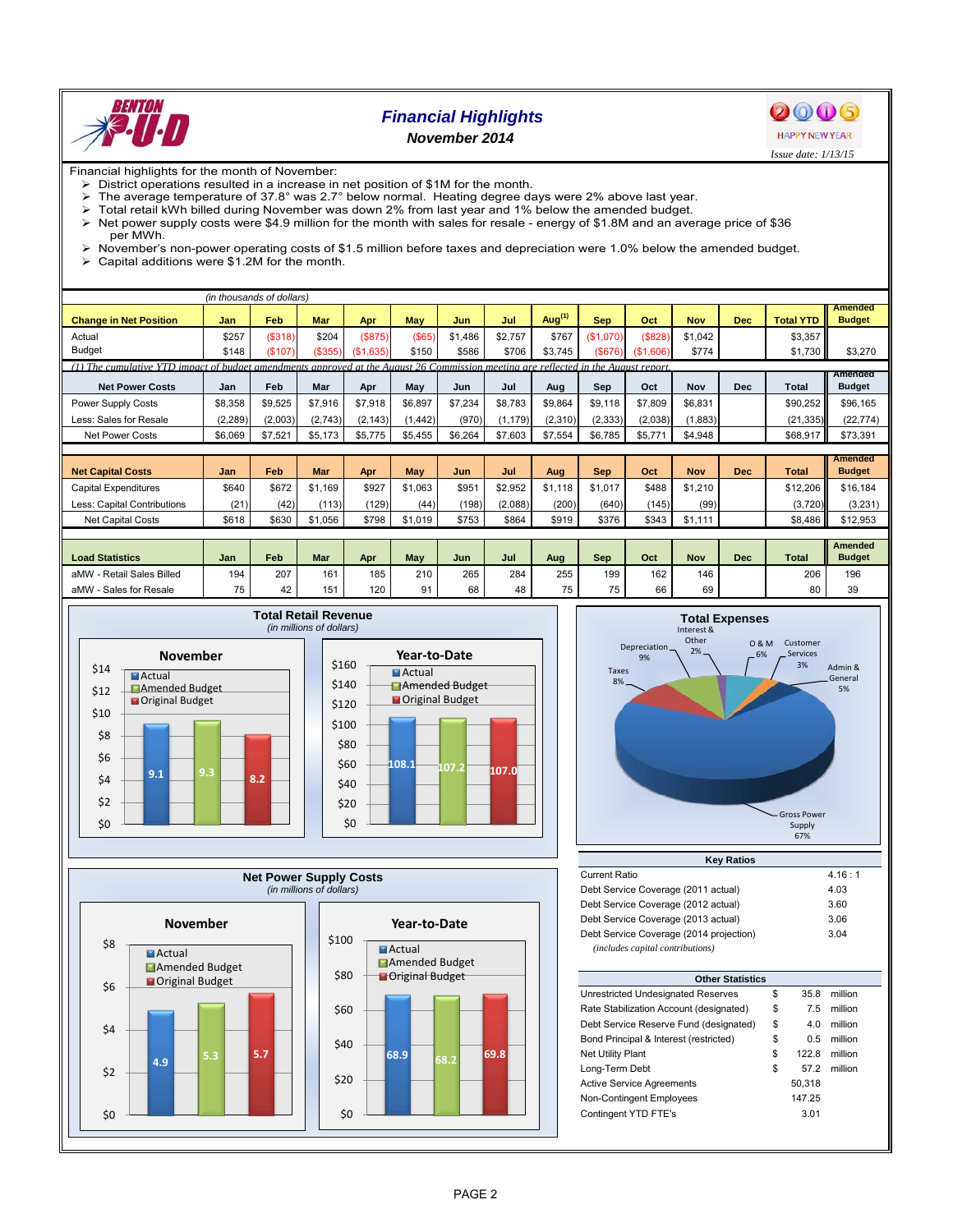## **PUBLIC UTILITY DISTRICT NO.1 OF BENTON COUNTY STATEMENT OF REVENUES, EXPENSES, AND CHANGE IN NET POSITION CURRENT MONTH**

|                                                                              | 11/30/2014    |                                 | 11/30/2013               |               |                          |
|------------------------------------------------------------------------------|---------------|---------------------------------|--------------------------|---------------|--------------------------|
|                                                                              | <b>ACTUAL</b> | <b>AMENDED</b><br><b>BUDGET</b> | <b>PCT</b><br><b>VAR</b> | <b>ACTUAL</b> | <b>PCT</b><br><b>VAR</b> |
| <b>OPERATING REVENUES</b>                                                    |               |                                 |                          |               |                          |
| Energy Sales - Retail                                                        | \$9,148,495   | \$9,338,438                     | $-2%$                    | \$8,952,268   | 2%                       |
| <b>Energy Sales for Resale</b>                                               | 1,813,707     | 2,146,256                       | $-15%$                   | 1,051,064     | 73%                      |
| Transmission of Power for Others                                             | 68,917        | 41,667                          | 65%                      | 78,005        | $-12%$                   |
| <b>Broadband Revenue</b>                                                     | 174,443       | 183,000                         | $-5%$                    | 163,389       | 7%                       |
| Other Revenue                                                                | 73,367        | 84,862                          | $-14%$                   | 438,430       | $-83%$                   |
| <b>TOTAL OPERATING REVENUES</b>                                              | 11,278,930    | 11,794,223                      | $-4%$                    | 10,683,156    | 6%                       |
| <b>OPERATING EXPENSES</b>                                                    |               |                                 |                          |               |                          |
| <b>Purchased Power</b>                                                       | 5,953,586     | 6,418,714                       | $-7%$                    | 5,293,942     | 12%                      |
| <b>Purchased Transmission &amp; Ancillary Services</b>                       | 966,393       | 1,047,486                       | $-8%$                    | 972,723       | $-1%$                    |
| <b>Conservation Program</b>                                                  | (89, 339)     | (18, 899)                       | 373%                     | 122,957       | $-173%$                  |
| <b>Total Power Supply</b>                                                    | 6,830,640     | 7,447,301                       | $-8%$                    | 6,389,622     | 7%                       |
| Transmission Operation & Maintenance                                         | 2,590         | 4,800                           | $-46%$                   | 4,614         | $-44%$                   |
| Distribution Operation & Maintenance                                         | 680,590       | 655,529                         | 4%                       | 699,282       | $-3%$                    |
| <b>Broadband Expense</b>                                                     | 31,815        | 87,966                          | $-64%$                   | 70,038        | $-55%$                   |
| Customer Accounting, Collection & Information                                | 287,386       | 293,806                         | $-2%$                    | 335,903       | $-14%$                   |
| Administrative & General                                                     | 482,204       | 464,214                         | 4%                       | 428,242       | 13%                      |
| Subtotal before Taxes & Depreciation                                         | 1,484,585     | 1,506,316                       | $-1%$                    | 1,538,078     | $-3%$                    |
| Taxes                                                                        | 864,376       | 900,942                         | $-4%$                    | 896,057       | $-4%$                    |
| Depreciation & Amortization                                                  | 1,020,789     | 1,100,750                       | $-7%$                    | 1,061,536     | $-4%$                    |
| <b>Total Other Operating Expenses</b>                                        | 3,369,751     | 3,508,008                       | $-4%$                    | 3,495,671     | $-4%$                    |
| <b>TOTAL OPERATING EXPENSES</b>                                              | 10,200,391    | 10,955,309                      | $-7%$                    | 9,885,293     | 3%                       |
| <b>OPERATING INCOME (LOSS)</b>                                               | 1,078,540     | 838,914                         | 29%                      | 797,863       | 35%                      |
| <b>NONOPERATING REVENUES &amp; EXPENSES</b>                                  |               |                                 |                          |               |                          |
| Interest Income                                                              | 21,620        | 20,833                          | 4%                       | 19,251        | 12%                      |
| Other Income                                                                 | 2,295         | 31,339                          | $-93%$                   | 33,097        | $-93%$                   |
| <b>Other Expense</b>                                                         |               |                                 | n/a                      |               | n/a                      |
| Interest Expense                                                             | (226, 836)    | (220, 579)                      | 3%                       | (235, 938)    | $-4%$                    |
| Debt Discount/Premium Amortization & Loss on Defeased Debt                   | 37,227        | 37,227                          | 0%                       | 38,402        | -3%                      |
| MtM Gain/(Loss) on Investments<br>Loss in Joint Ventures/Special Assessments | 30,388        |                                 | n/a<br>n/a               |               | n/a<br>n/a               |
|                                                                              |               |                                 |                          |               |                          |
| <b>TOTAL NONOPERATING REVENUES &amp; EXPENSES</b>                            | (135, 306)    | (131, 180)                      | 3%                       | (145, 188)    | $-7%$                    |
| INCOME (LOSS) BEFORE CAPITAL CONTRIBUTIONS                                   | 943,233       | 707,734                         | 33%                      | 652,675       | 45%                      |
| <b>CAPITAL CONTRIBUTIONS</b>                                                 | 98,592        | 66,080                          | 49%                      | 131,012       | -25%                     |
| <b>CHANGE IN NET POSITION</b>                                                | \$1,041,826   | \$773,814                       | 35%                      | \$783,687     | 33%                      |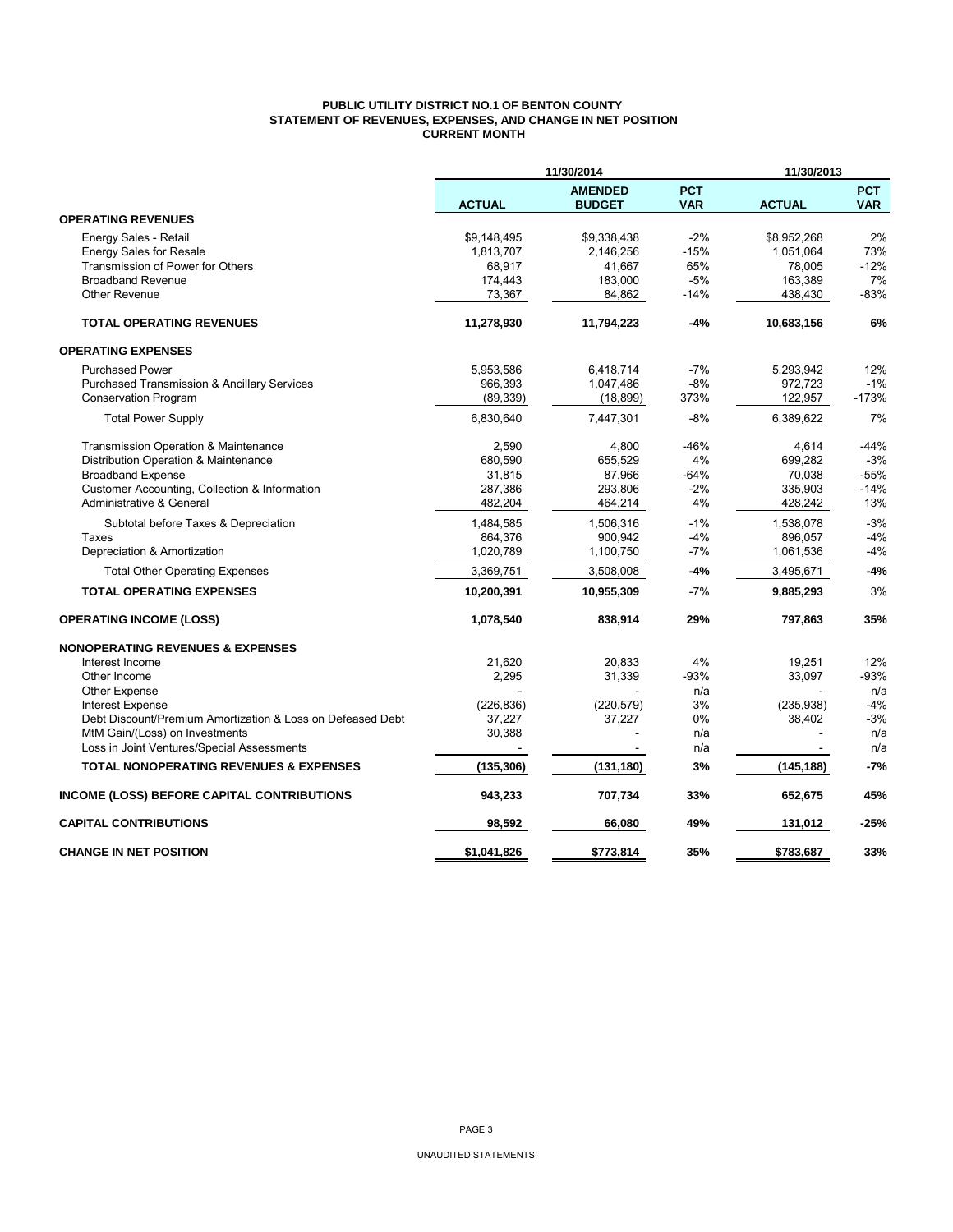## **PUBLIC UTILITY DISTRICT NO.1 OF BENTON COUNTY STATEMENT OF REVENUES, EXPENSES, AND CHANGE IN NET POSITION YEAR TO DATE**

|                                                            | 11/30/2014    |                                 | 11/30/2013               |               |                          |  |
|------------------------------------------------------------|---------------|---------------------------------|--------------------------|---------------|--------------------------|--|
|                                                            | <b>ACTUAL</b> | <b>AMENDED</b><br><b>BUDGET</b> | <b>PCT</b><br><b>VAR</b> | <b>ACTUAL</b> | <b>PCT</b><br><b>VAR</b> |  |
| <b>OPERATING REVENUES</b>                                  |               |                                 |                          |               |                          |  |
| Energy Sales - Retail                                      | \$108,135,582 | \$107,181,576                   | 1%                       | \$103,730,316 | 4%                       |  |
| <b>Energy Sales for Resale</b>                             | 20,773,568    | 19,509,467                      | 6%                       | 16,180,502    | 28%                      |  |
| Transmission of Power for Others                           | 561,401       | 513,135                         | 9%                       | 682,670       | $-18%$                   |  |
| <b>Broadband Revenue</b>                                   | 2,015,272     | 1,974,622                       | 2%                       | 1,813,545     | 11%                      |  |
| <b>Other Revenue</b>                                       | 1,367,785     | 1,344,832                       | 2%                       | 1,606,764     | $-15%$                   |  |
| <b>TOTAL OPERATING REVENUES</b>                            | 132,853,608   | 130,523,632                     | 2%                       | 124,013,797   | 7%                       |  |
| <b>OPERATING EXPENSES</b>                                  |               |                                 |                          |               |                          |  |
| <b>Purchased Power</b>                                     | 78,267,779    | 76,344,028                      | 3%                       | 70,276,658    | 11%                      |  |
| <b>Purchased Transmission &amp; Ancillary Services</b>     | 11,736,832    | 11,836,106                      | $-1%$                    | 10,736,201    | 9%                       |  |
| Conservation Program                                       | 247,846       | 18,898                          | 1211%                    | 1,250,148     | -80%                     |  |
| <b>Total Power Supply</b>                                  | 90,252,457    | 88,199,032                      | 2%                       | 82,263,006    | 10%                      |  |
| <b>Transmission Operation &amp; Maintenance</b>            | 48.769        | 52.797                          | $-8%$                    | 70.470        | $-31%$                   |  |
| Distribution Operation & Maintenance                       | 7,678,192     | 7,895,547                       | $-3%$                    | 7,332,937     | 5%                       |  |
| <b>Broadband Expense</b>                                   | 902,475       | 986,440                         | -9%                      | 791,508       | 14%                      |  |
| Customer Accounting, Collection & Information              | 3,427,152     | 3,700,599                       | $-7%$                    | 3,515,392     | $-3%$                    |  |
| Administrative & General                                   | 6,240,404     | 5,921,980                       | 5%                       | 5,748,136     | 9%                       |  |
| Subtotal before Taxes & Depreciation                       | 18,296,992    | 18,557,362                      | $-1%$                    | 17,458,443    | 5%                       |  |
| Taxes                                                      | 11,321,122    | 11,552,648                      | $-2%$                    | 10,995,914    | 3%                       |  |
| Depreciation & Amortization                                | 11,882,665    | 12,108,250                      | $-2%$                    | 11,599,207    | 2%                       |  |
| <b>Total Other Operating Expenses</b>                      | 41,500,779    | 42,218,260                      | $-2%$                    | 40,053,564    | 4%                       |  |
| <b>TOTAL OPERATING EXPENSES</b>                            | 131,753,236   | 130,417,293                     | 1%                       | 122,316,570   | 8%                       |  |
| <b>OPERATING INCOME (LOSS)</b>                             | 1,100,373     | 106,340                         | 935%                     | 1,697,227     | -35%                     |  |
| <b>NONOPERATING REVENUES &amp; EXPENSES</b>                |               |                                 |                          |               |                          |  |
| Interest Income                                            | 404,982       | 229,163                         | 77%                      | 213,573       | 90%                      |  |
| Other Income                                               | 316,012       | 344,729                         | $-8%$                    | 344,551       | $-8%$                    |  |
| <b>Other Expense</b>                                       |               |                                 | n/a                      |               | n/a                      |  |
| <b>Interest Expense</b>                                    | (2,614,675)   | (2,553,232)                     | 2%                       | (2,668,693)   | $-2%$                    |  |
| Debt Discount/Premium Amortization & Loss on Defeased Debt | 409,501       | 409,502                         | 0%                       | 422,425       | $-3%$                    |  |
| MtM Gain/(Loss) on Investments                             | 20,754        |                                 | n/a                      |               | n/a                      |  |
| Loss in Joint Ventures/Special Assessments                 |               |                                 | n/a                      |               | n/a                      |  |
| <b>TOTAL NONOPERATING REVENUES &amp; EXPENSES</b>          | (1,463,426)   | (1,569,838)                     | $-7%$                    | (1,688,144)   | $-13%$                   |  |
| <b>INCOME (LOSS) BEFORE CAPITAL CONTRIBUTIONS</b>          | (363,053)     | (1,463,498)                     | -75%                     | 9,084         | n/a                      |  |
| <b>CAPITAL CONTRIBUTIONS</b>                               | 3,720,152     | 3,193,893                       | 16%                      | 2,338,874     | 59%                      |  |
| <b>CHANGE IN NET POSITION</b>                              | 3,357,099     | 1,730,395                       | 94%                      | 2,347,958     | 43%                      |  |
| TOTAL NET POSITION, BEGINNING OF YEAR                      | 126,880,031   | 124,160,145                     | 2%                       | 124,160,145   | 2%                       |  |
| TOTAL NET POSITION, END OF YEAR                            | \$130,237,130 | \$125,890,540                   | 3%                       | \$126,508,103 | 3%                       |  |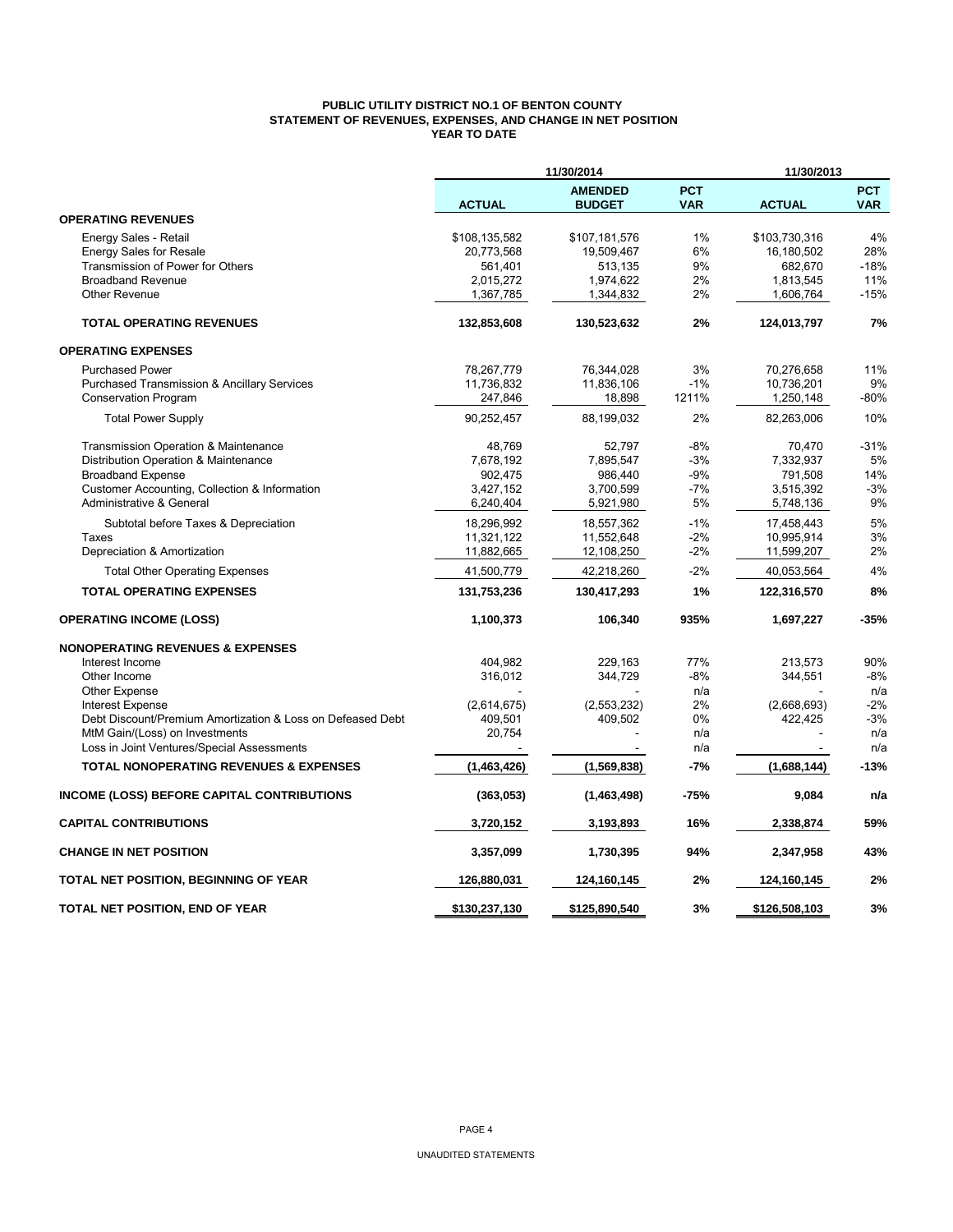#### **PUBLIC UTILITY DISTRICT NO. 1 OF BENTON COUNTY STATEMENT OF REVENUES, EXPENSES, AND CHANGE IN NET POSITION 2014 MONTHLY ACTIVITY**

|                                                        | January    | February                 | March       | <b>April</b> | May          | June                      | July        | August       | September      | October     | <b>November</b> | December | <b>Total</b>  |
|--------------------------------------------------------|------------|--------------------------|-------------|--------------|--------------|---------------------------|-------------|--------------|----------------|-------------|-----------------|----------|---------------|
| <b>OPERATING REVENUES</b>                              |            |                          |             |              |              |                           |             |              |                |             |                 |          |               |
| Energy Sales - Retail                                  |            | \$9,570,658 \$10,756,933 | \$9,226,432 | \$8,203,336  | \$8,854,036  | \$11,303,348 \$12,343,243 |             | \$11,766,747 | \$8,663,167    | \$8,299,187 | \$9,148,495     |          | \$108,135,582 |
| <b>Energy Sales for Resale</b>                         | 2,248,820  | 1,963,427                | 2,678,030   | 2,074,411    | 1,377,048    | 929,623                   | 1,149,406   | 2,275,768    | 2,283,018      | 1,980,310   | 1,813,707       |          | 20,773,568    |
| Transmission of Power for Others                       | 40,600     | 40,013                   | 65,319      | 68,313       | 65,380       | 40,484                    | 29,763      | 34,469       | 50,235         | 57,910      | 68,917          |          | 561,403       |
| <b>Broadband Revenue</b>                               | 206,073    | 194,972                  | 164,809     | 228,860      | 165,657      | 190,281                   | 170,005     | 171,508      | 175,175        | 173,490     | 174,443         |          | 2,015,273     |
| <b>Other Electric Revenue</b>                          | 400.780    | 85,779                   | 82,640      | 87,625       | 127,017      | 95,047                    | 117,496     | 77.457       | 135,731        | 84,847      | 73,367          |          | 1,367,786     |
| <b>TOTALOPERATING REVENUES</b>                         | 12,466,931 | 13,041,124               | 12,217,230  | 10,662,545   | 10,589,138   | 12,558,783                | 13,809,913  | 14,325,949   | 11,307,326     | 10,595,744  | 11,278,929      |          | 132,853,612   |
| <b>OPERATING EXPENSES</b>                              |            |                          |             |              |              |                           |             |              |                |             |                 |          |               |
| <b>Purchased Power</b>                                 | 7,220,915  | 8,400,092                | 6,623,623   | 7,020,035    | 5,741,770    | 6,161,667                 | 7.604.022   | 8,772,423    | 7.881.489      | 6,888,158   | 5,953,586       |          | 78.267.780    |
| <b>Purchased Transmission &amp; Ancillary Services</b> | 1,097,134  | 1,100,788                | 1,119,704   | 1,078,670    | 1,121,017    | 1,048,677                 | 1,124,601   | 1,078,611    | 1,040,168      | 961,069     | 966,393         |          | 11,736,832    |
|                                                        | 40,140     | 23,755                   | 172,588     |              | 34,268       | 23,794                    | 53,986      | 12,733       | 196,841        | (39, 767)   | (89, 339)       |          | 247,846       |
| <b>Conservation Program</b>                            |            |                          |             | (181, 153)   |              |                           |             |              |                |             |                 |          |               |
| <b>Total Power Supply</b>                              | 8,358,189  | 9,524,635                | 7,915,915   | 7,917,552    | 6,897,055    | 7,234,138                 | 8,782,609   | 9,863,767    | 9,118,498      | 7,809,460   | 6,830,640       |          | 90,252,458    |
| Transmission Operation & Maintenance                   | 1,124      | 240                      | 661         | 7.535        | 19,896       | 3.450                     | 1.785       | 2.702        | 2,526          | 6,260       | 2.590           |          | 48,769        |
| Distribution Operation & Maintenance                   | 672,360    | 580,990                  | 790,836     | 809,174      | 685,371      | 651,869                   | 704,806     | 606,008      | 671,384        | 824,805     | 680,590         |          | 7,678,193     |
| <b>Broadband Expense</b>                               | 13,608     | 33,899                   | 84,104      | 53,060       | 68,575       | 191,397                   | 289,646     | 38,577       | 49,086         | 48,707      | 31,815          |          | 902,474       |
| Customer Accounting, Collection & Information          | 262,749    | 272,237                  | 324,394     | 332,518      | 291,102      | 321,191                   | 342,136     | 326,597      | 335,399        | 331,442     | 287,386         |          | 3,427,151     |
| Administrative & General                               | 660,115    | 489,273                  | 583,036     | 494,050      | 620,911      | 567,578                   | 593,133     | 580,010      | 611,342        | 558,752     | 482,204         |          | 6,240,404     |
| Subtotal before Taxes & Depreciation                   | 1,609,956  | 1,376,639                | 1,783,031   | 1,696,337    | 1,685,855    | 1,735,485                 | 1,931,506   | 1,553,894    | 1,669,737      | 1,769,966   | 1,484,585       |          | 18,296,991    |
| Taxes                                                  | 1,231,153  | 1,183,730                | 1,053,806   | 894,730      | 905,780      | 1,029,562                 | 1,138,157   | 1,120,606    | 1,024,665      | 874,557     | 864,379         |          | 11,321,125    |
| Depreciation & Amortization                            | 1,148,133  | 1,116,906                | 1,102,344   | 1,062,117    | 1,095,914    | 1,099,661                 | 1,099,843   | 1,106,546    | 1,014,416      | 1,015,996   | 1,020,789       |          | 11,882,665    |
|                                                        |            |                          |             |              |              |                           |             |              |                |             |                 |          |               |
| <b>Total Other Operating Expenses</b>                  | 3,989,242  | 3,677,275                | 3,939,181   | 3,653,184    | 3,687,549    | 3,864,708                 | 4,169,506   | 3,781,046    | 3,708,818      | 3,660,519   | 3,369,753       |          | 41,500,781    |
| <b>TOTAL OPERATING EXPENSES</b>                        | 12,347,431 | 13,201,910               | 11,855,096  | 11,570,736   | 10,584,604   | 11,098,846                | 12,952,115  | 13,644,813   | 12,827,316     | 11,469,979  | 10,200,393      |          | 131,753,239   |
| <b>OPERATING INCOME (LOSS)</b>                         | 119,500    | (160, 786)               | 362,134     | (908, 191)   | 4,534        | 1,459,937                 | 857,798     | 681,136      | (1,519,990)    | (874, 235)  | 1,078,536       |          | 1,100,373     |
| <b>NONOPERATING REVENUES &amp; EXPENSES</b>            |            |                          |             |              |              |                           |             |              |                |             |                 |          |               |
| Interest Income                                        | 266,831    | (35, 422)                | (104, 942)  | 89,061       | 61,632       | (3,649)                   | (21, 479)   | 61,554       | (26, 112)      | 86,255      | 52,008          |          | 425,737       |
| Other Income                                           | 47,668     | 33,233                   | 32,273      | 14,980       | 33,752       | 31,344                    | 31,345      | 31,345       | 34,547         | 23,231      | 2,295           |          | 316,013       |
| Other Expense                                          |            |                          |             | $\sim$       |              |                           |             | $\sim$       | $\sim$         |             |                 |          |               |
| Interest Expense                                       | (235, 611) | (234, 811)               | (235, 385)  | (237, 480)   | (246, 111)   | (236, 780)                | (236, 352)  | (243, 889)   | (235, 533)     | (245, 885)  | (226, 836)      |          | (2,614,673)   |
| Debt Discount & Expense Amortization                   | 37,227     | 37,227                   | 37,227      | 37,227       | 37,227       | 37,227                    | 37,227      | 37,227       | 37,227         | 37,227      | 37,227          |          | 409,497       |
| Loss in Joint Ventures/Special Assessments             |            | $\sim$                   | $\sim$      | $\sim$       |              |                           |             | $\sim$       | $\blacksquare$ | $\sim$      |                 |          | $\sim$        |
| <b>TOTAL NONOPERATING REV/EXP</b>                      | 116,115    | (199, 773)               | (270, 827)  | (96, 212)    | (113,500)    | (171, 858)                | (189, 259)  | (113, 763)   | (189, 871)     | (99, 172)   | (135, 306)      |          | (1,463,426)   |
|                                                        |            |                          |             |              |              |                           |             |              |                |             |                 |          |               |
| INCOME (LOSS) BEFORE CAPITAL CONTRIBUTIONS             | 235,615    | (360, 559)               | 91,307      | (1,004,403)  | (108, 966)   | 1,288,079                 | 668,539     | 567,373      | (1,709,861)    | (973, 407)  | 943,230         |          | (363,053)     |
| <b>CAPITAL CONTRIBUTIONS</b>                           | 21,246     | 42,411                   | 112,992     | 129,198      | 44,130       | 198,129                   | 2,088,455   | 199,777      | 640,184        | 145,038     | 98,592          |          | 3,720,152     |
| <b>CHANGE IN NET POSITION</b>                          | \$256,861  | (\$318, 148)             | \$204,299   | (\$875,205)  | ( \$64, 836) | \$1,486,208               | \$2,756,994 | \$767.150    | (\$1,069,677)  | (\$828,369) | \$1,041,822     | \$0      | \$3,357,099   |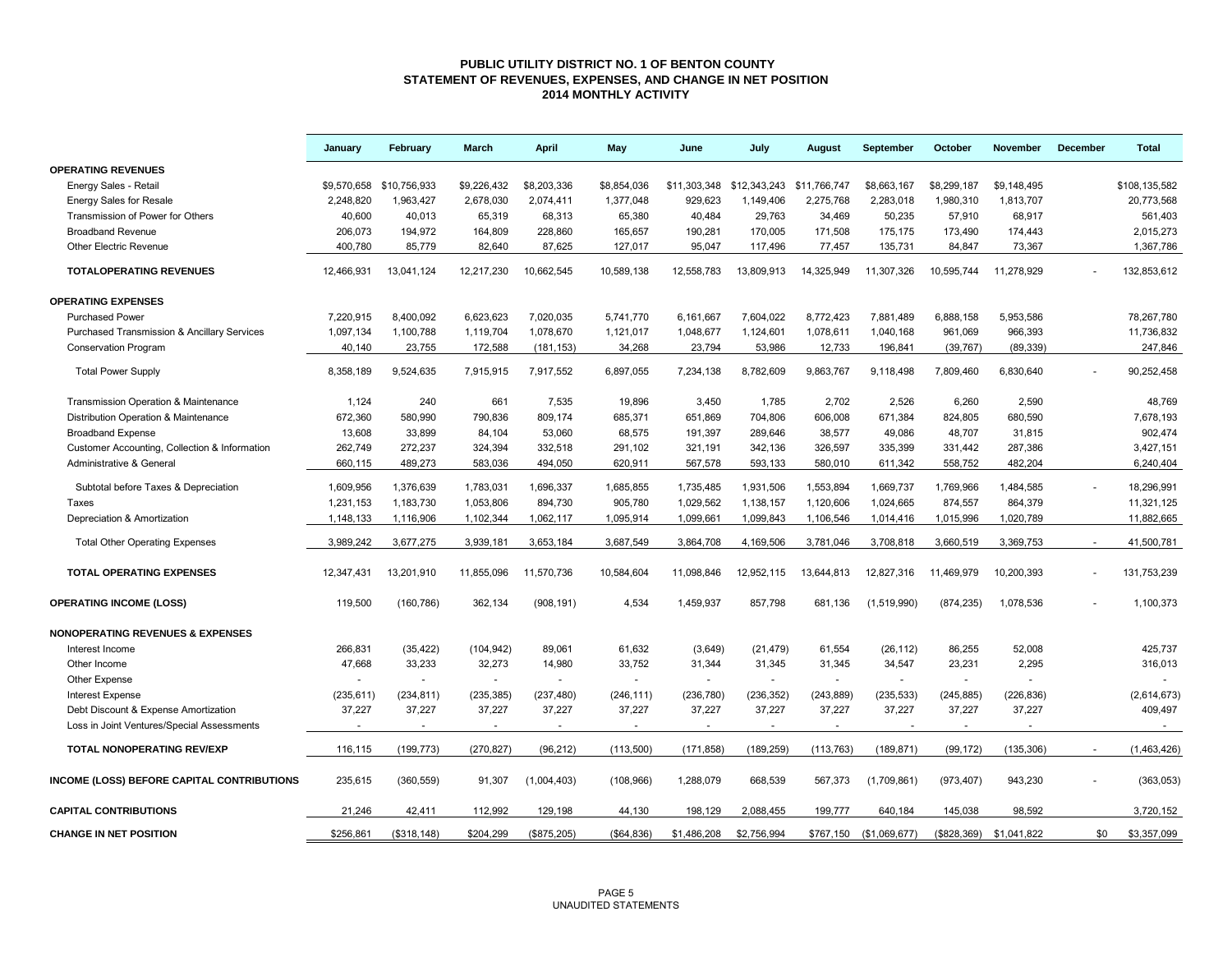#### **PUBLIC UTILITY DISTRICT NO. 1 OF BENTON COUNTY COMPARATIVE STATEMENT OF NET POSITION ASSETS AND DEFERRED OUTFLOWS OF RESOURCES**

|                                                                                                | 11/30/2014      | 11/30/2013        | Increase/(Decrease)<br>Amount | Percent |
|------------------------------------------------------------------------------------------------|-----------------|-------------------|-------------------------------|---------|
| <b>ASSETS</b>                                                                                  |                 |                   |                               |         |
| <b>CURRENT ASSETS</b>                                                                          |                 |                   |                               |         |
| Cash & Cash Equivalents                                                                        |                 |                   |                               |         |
| Unrestricted Cash & Cash Equivalents                                                           | \$21,950,106    | \$21,261,342      | \$688,765                     |         |
| Investments                                                                                    | 14,377,343      | 14,257,107        | 120,236                       |         |
| Designated Rate Stabilization Fund                                                             | 7,500,000       | 7,500,000         | ÷.                            |         |
| Designated Debt Service Reserve Fund                                                           | 4,000,000       | 4,000,000         | $\overline{a}$                |         |
| Designated BTOP Reserve Fund                                                                   | $\blacksquare$  | 348,813           | (348, 813)                    |         |
| Accounts Receivable, net                                                                       | 7,999,751       | 8,516,350         | (516, 599)                    |         |
| <b>BPA Prepay Receivable</b>                                                                   | 600,000         | 600,000           |                               |         |
| Accrued Interest Receivable                                                                    | 88,124          | 40,952            | 47,172                        |         |
| Wholesale Power Receivable                                                                     | 1,041,960       | 846,719           | 195,241                       |         |
| <b>Accrued Unbilled Revenue</b>                                                                | 3,900,000       | 3,500,000         | 400,000                       |         |
| <b>Inventory Materials &amp; Supplies</b>                                                      | 4,795,622       | 4,702,265         | 93,357                        |         |
| Prepaid Expenses & Option Premiums                                                             | 427,675         | 227,566           | 200,109                       |         |
| <b>Total Current Assets</b>                                                                    | 66,680,581      | 65,801,113        | 879,467                       | 1%      |
| <b>NONCURRENT ASSETS</b>                                                                       |                 |                   |                               |         |
| <b>Restricted Bond Reserve Fund</b>                                                            | 140,017         | 140,017           |                               |         |
| <b>Other Receivables</b>                                                                       | 92,702          | 90,180            | 2,523                         |         |
| <b>Preliminary Surveys</b>                                                                     | 65,000          |                   | 65,000                        |         |
| <b>BPA Prepay Receivable</b>                                                                   | 7,700,000       | 8,300,000         | (600,000)                     |         |
| Deferred Purchased Power Costs                                                                 | 7,580,610       | 8,198,375         | (617, 764)                    |         |
| Other Deferred Charges                                                                         |                 | (804)             | 804                           |         |
|                                                                                                | 15,578,330      | 16,727,767        | (549, 437)                    | -7%     |
| <b>Utility Plant</b>                                                                           |                 |                   |                               |         |
| Land and Intangible Plant                                                                      | 3,376,601       | 3,294,666         | 81,935                        |         |
| <b>Electric Plant in Service</b>                                                               | 283,760,952     | 271,431,805       | 12,329,147                    |         |
| Construction Work in Progress                                                                  | 4,018,554       | 4,180,119         | (161, 565)                    |         |
| <b>Accumulated Depreciation</b>                                                                | (168, 344, 266) | (157, 184, 417)   | (11, 159, 850)                |         |
| <b>Net Utility Plant</b>                                                                       | 122,811,841     | 121,722,174       | 1,089,667                     | 1%      |
| <b>Total Noncurrent Assets</b>                                                                 | 138,390,171     | 138,449,941       | (59, 771)                     | 0%      |
| <b>Total Assets</b>                                                                            | 205,070,751     | 204,251,055       | 819,697                       | 0%      |
| DEFERRED OUTFLOWS OF RESOURCES                                                                 |                 |                   |                               |         |
|                                                                                                | 139.774         |                   |                               |         |
| Unamortized Loss on Defeased Debt<br>Accumulated Decrease in Fair Value of Hedging Derivatives | 50,888          | 194,688<br>17,842 | (54, 914)<br>33,046           |         |
|                                                                                                |                 |                   |                               |         |
| <b>Total Deferred Outflows of Resources</b>                                                    | 190,661         | 212,529           | (21, 868)                     |         |
| TOTAL ASSETS & DEFERRED OUTFLOWS OF RESOURCES                                                  | \$205,261,413   | \$204,463,584     | \$797,829                     | 0%      |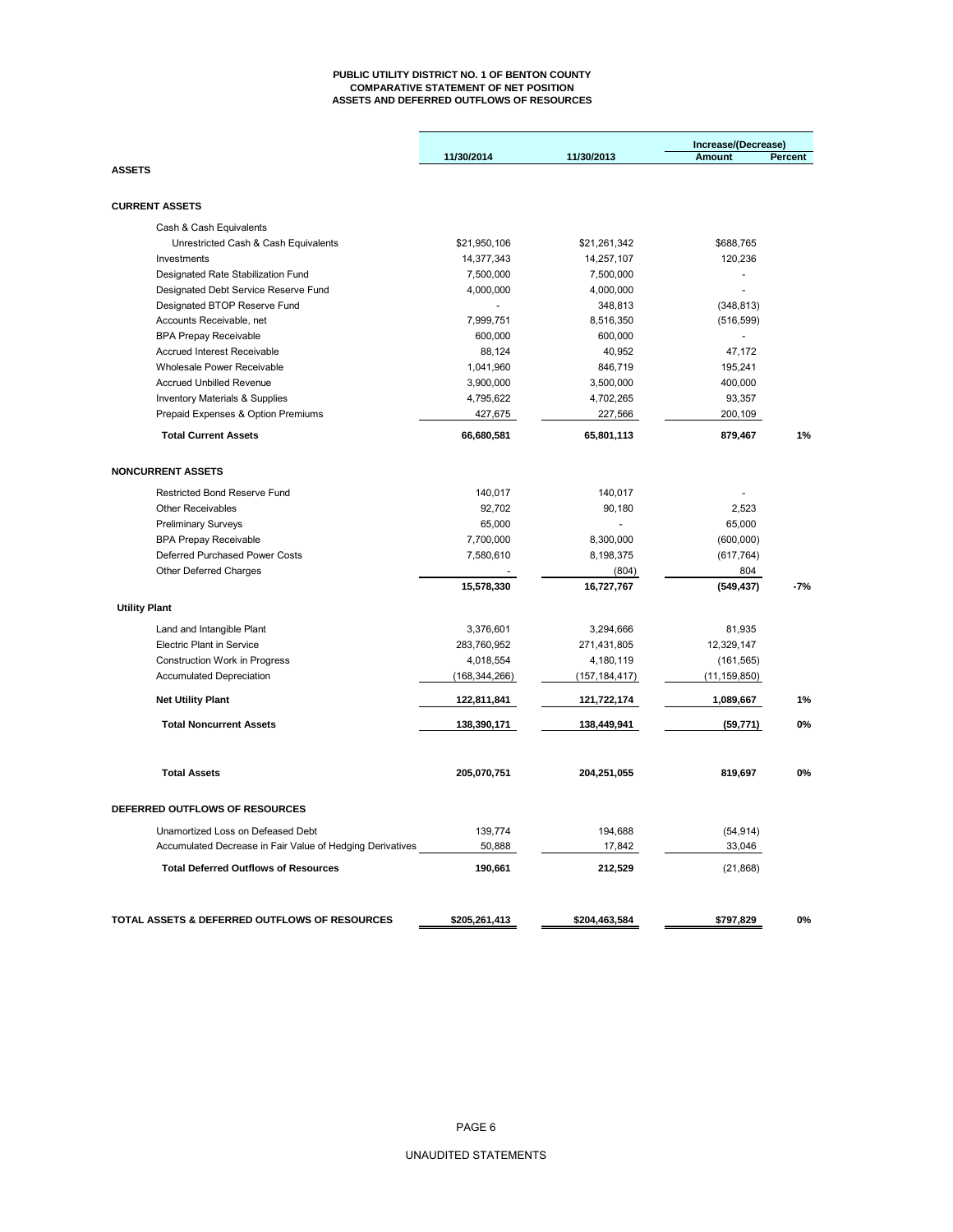#### **PUBLIC UTILITY DISTRICT NO. 1 OF BENTON COUNTY COMPARATIVE STATEMENT OF NET POSITION LIABILITIES AND DEFERRED INFLOWS OF RESOURCES**

|                                                                 |               |               | Increase/(Decrease) |         |
|-----------------------------------------------------------------|---------------|---------------|---------------------|---------|
|                                                                 | 11/30/2014    | 11/30/2013    | Amount              | Percent |
| <b>LIABILITIES</b>                                              |               |               |                     |         |
| <b>CURRENT LIABILITIES</b>                                      |               |               |                     |         |
| <b>Warrants Outstanding</b>                                     | \$311,443     | \$220,937     | \$90,505            |         |
| <b>Accounts Payable</b>                                         | 7,146,629     | 7,092,897     | 53,732              |         |
| <b>Customer Deposits</b>                                        | 1,420,081     | 1,315,382     | 104,698             |         |
| Accrued Taxes Payable                                           | 2,941,000     | 2,875,403     | 65,597              |         |
| Other Current & Accrued Liabilities                             | 834,806       | 846,634       | (11, 828)           |         |
| <b>Accrued Interest Payable</b>                                 | 232,291       | 212,976       | 19,315              |         |
| Revenue Bonds, Current Portion                                  | 3,150,000     | 3,035,000     | 115,000             |         |
| <b>Total Current Liabilities</b>                                | 16,036,249    | 15,599,229    | 437,020             | 3%      |
| <b>NONCURRENT LIABILITIES</b>                                   |               |               |                     |         |
| 2005 Bond Issue                                                 | 715,000       | 1,900,000     | (1, 185, 000)       |         |
| 2010 Bond Issue                                                 | 17,345,000    | 17,345,000    |                     |         |
| 2011 Bond Issue                                                 | 32,390,000    | 34,355,000    | (1,965,000)         |         |
| Unamortized Premium & Discount                                  | 3,612,260     | 4,113,901     | (501, 642)          |         |
| Deferred Revenue                                                | 306,840       | 457,918       | (151, 078)          |         |
| <b>BPA Prepay Incentive Credit</b>                              | 2,230,739     | 2,391,995     | (161, 256)          |         |
| <b>Other Liabilities</b>                                        | 2,327,251     | 1,692,130     | 635,121             |         |
| <b>Total Noncurrent Liabilities</b>                             | 58,927,090    | 62,255,945    | (3,328,855)         | -5%     |
| <b>Total Liabilities</b>                                        | 74,963,339    | 77,855,174    | (2,891,835)         | $-4%$   |
| DEFERRED INFLOWS OF RESOURCES                                   |               |               |                     |         |
| Accumulated Increase in Fair Value of Hedging Derivatives       | 60,943        | 100,307       | (39, 364)           |         |
| <b>Total Deferred Inflows of Resources</b>                      | 60,943        | 100,307       | (39, 364)           | $-39%$  |
| <b>NET POSITION</b>                                             |               |               |                     |         |
| Net Investment in Capital Assets                                | 65,739,355    | 61,167,960    | 4,571,395           |         |
| <b>Restricted for Debt Service</b>                              | 140,017       | 140,017       |                     |         |
| Unrestricted                                                    | 64,357,759    | 65,200,125    | (842, 366)          |         |
| <b>Total Net Position</b>                                       | 130,237,131   | 126,508,102   | 3,729,028           | 3%      |
| TOTAL NET POSITION, LIABILITIES AND                             |               |               |                     |         |
| DEFERRED INFLOWS OF RESOURCES                                   | \$205,261,413 | \$204,463,584 | \$797,829           | 0%      |
|                                                                 |               |               |                     |         |
| <b>CURRENT RATIO:</b><br>(Current Assets / Current Liabilities) | 4.16:1        | 4.22:1        |                     |         |
|                                                                 |               |               |                     |         |
| <b>WORKING CAPITAL:</b>                                         | \$50,644,331  | \$50,201,884  | \$442,447           | 1%      |
| (Current Assets less Current Liabilities)                       |               |               |                     |         |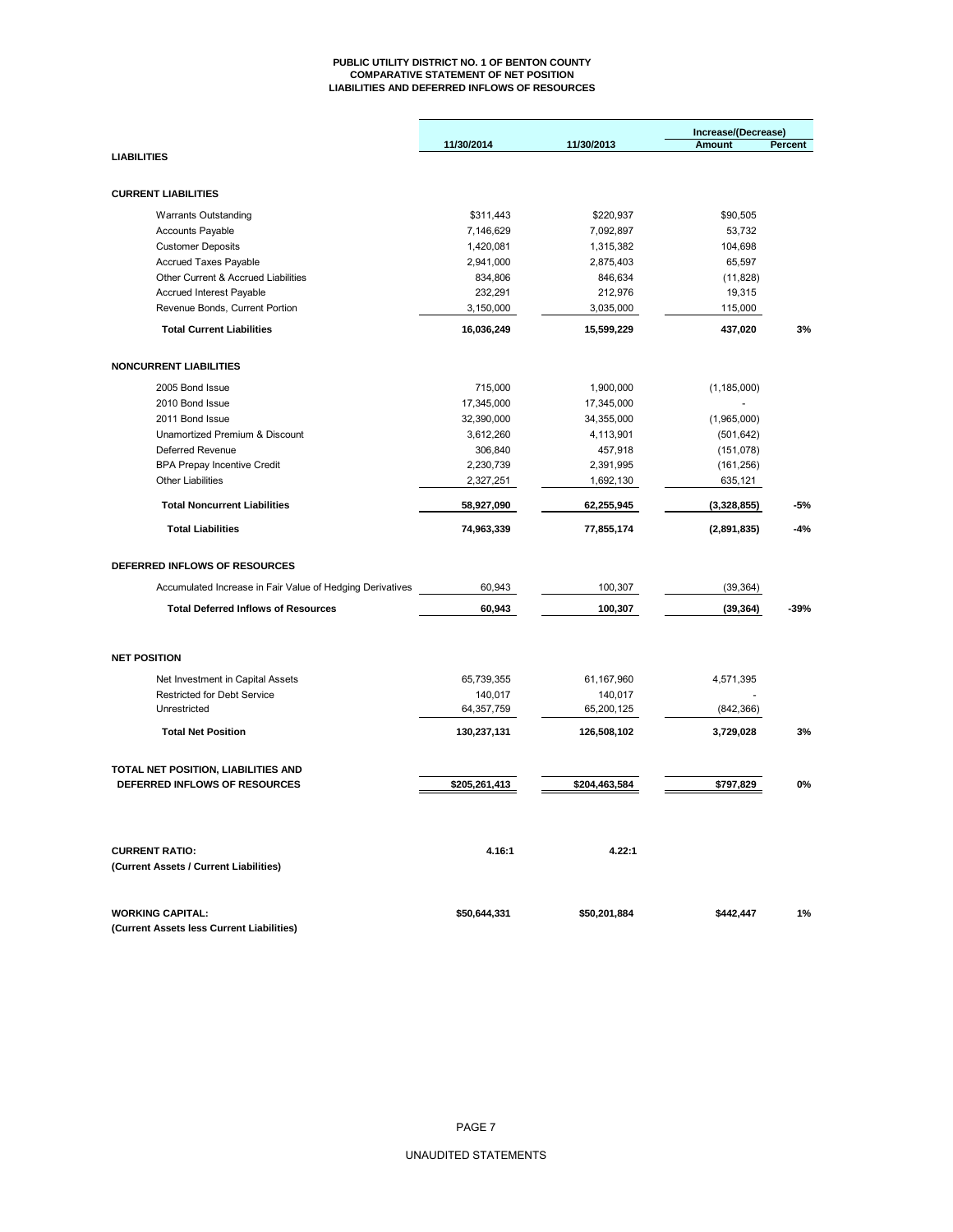#### **PUBLIC UTILITY DISTRICT NO. 1 OF BENTON COUNTY ENERGY STATISTICAL DATA CURRENT MONTH**

|                                                                              | 11/30/2014                |                           |                 | 11/30/2013                |               |  |  |
|------------------------------------------------------------------------------|---------------------------|---------------------------|-----------------|---------------------------|---------------|--|--|
|                                                                              |                           | <b>AMENDED</b>            | <b>PCT</b>      |                           | <b>PCT</b>    |  |  |
|                                                                              | <b>ACTUAL</b>             | <b>BUDGET</b>             | <b>VAR</b>      | <b>ACTUAL</b>             | <b>VAR</b>    |  |  |
| <b>ENERGY SALES RETAIL - REVENUE</b><br>Residential                          | \$3,931,225               | \$4,074,795               | -4%             | \$4,052,825               | $-3%$         |  |  |
| <b>Small General Service</b>                                                 | 621,281                   | 622,617                   | 0%              | 631,389                   | $-2%$         |  |  |
| Medium General Service                                                       | 1,042,449                 | 1,036,701                 | 1%              | 1,034,381                 | 1%            |  |  |
| Large General Service                                                        | 1,240,002                 | 1,232,230                 | 1%              | 1,211,643                 | 2%            |  |  |
| Large Industrial                                                             | 254,069                   | 238,479                   | 7%              | 244,954                   | 4%            |  |  |
| Small Irrigation                                                             | (12)                      | 3,994                     | $-100%$         | 2,715                     | $-100%$       |  |  |
| Large Irrigation                                                             | 222,757                   | 245,136                   | $-9%$           | 326,047                   | $-32%$        |  |  |
| <b>Street Lights</b>                                                         | 17,149                    | 17,281                    | $-1%$           | 17,808                    | $-4%$         |  |  |
| <b>Security Lights</b><br><b>Unmetered Accounts</b>                          | 20,367<br>14,090          | 22,623<br>14,675          | $-10%$<br>$-4%$ | 20,638<br>13,996          | $-1%$<br>1%   |  |  |
| <b>Billed Revenues Before Taxes</b>                                          | \$7,363,376               | \$7,508,532               | -2%             | \$7,556,395               | $-3%$         |  |  |
| <b>City Occupation Taxes</b>                                                 | 401,119                   | 446,985                   | $-10%$          | 411,874                   | $-3%$         |  |  |
| Bad Debt Expense (reduced from 0.25% to 0.2% of retail sales in August 2013) | (16,000)                  | (17,079)                  | -6%             | (16,000)                  | 0%            |  |  |
| <b>Unbilled Revenue</b>                                                      | 1,400,000                 | 1,400,000                 | 0%              | 1,000,000                 | 40%           |  |  |
| <b>TOTAL SALES - REVENUE</b>                                                 | \$9,148,495               | \$9,338,438               | -2%             | \$8,952,268               | 2%            |  |  |
|                                                                              |                           |                           |                 |                           |               |  |  |
| <b>ENERGY SALES RETAIL - kWh</b>                                             |                           |                           |                 |                           |               |  |  |
| Residential                                                                  | 51,127,327                | 53,083,094                | -4%             | 52,879,427                | $-3%$         |  |  |
| <b>Small General Service</b>                                                 | 9,056,203                 | 9,049,202                 | 0%              | 9,306,967                 | $-3%$         |  |  |
| <b>Medium General Service</b>                                                | 14,950,232                | 15,217,054                | $-2%$<br>2%     | 14,990,108                | 0%<br>2%      |  |  |
| Large General Service<br>Large Industrial                                    | 19,841,340<br>6,125,825   | 19,481,893<br>4,690,764   | 31%             | 19,518,760<br>4,922,960   | 24%           |  |  |
| Small Irrigation                                                             | (52)                      | 46,051                    | $-100%$         | 41,696                    | $-100%$       |  |  |
| Large Irrigation                                                             | 3,179,515                 | 3,647,010                 | $-13%$          | 5,069,220                 | $-37%$        |  |  |
| <b>Street Lights</b>                                                         | 225,298                   | 221,791                   | 2%              | 229,395                   | $-2%$         |  |  |
| <b>Security Lights</b>                                                       | 114,444                   | 105,859                   | 8%              | 103,807                   | 10%           |  |  |
| <b>Unmetered Accounts</b>                                                    | 249,106                   | 248,724                   | 0%              | 247,676                   | 1%            |  |  |
| <b>TOTAL kWh BILLED</b>                                                      | 104,869,238               | 105,791,442               | -1%             | 107,310,016               | $-2%$         |  |  |
|                                                                              |                           |                           |                 |                           |               |  |  |
| <b>NET POWER COST</b><br><b>BPA Power Costs</b>                              |                           |                           |                 |                           |               |  |  |
| Slice                                                                        | \$2,192,629               | \$2,577,612               | $-15%$          | \$2,199,058               | 0%            |  |  |
| <b>Block</b>                                                                 | 1,559,336                 | 1,540,799                 | 1%              | 1,496,257                 | 4%            |  |  |
| Subtotal                                                                     | 3,751,965                 | 4,118,411                 | $-9%$           | 3,695,315                 | 2%            |  |  |
| <b>Other Power Purchases</b>                                                 | 1,212,909                 | 310,195                   | 291%            | 641,191                   | 89%           |  |  |
| Frederickson                                                                 | 988,712                   | 1,990,109                 | $-50%$          | 957,436                   | 3%            |  |  |
| Transmission                                                                 | 740,038                   | 738,457                   | 0%              | 738,615                   | 0%            |  |  |
| Ancillary                                                                    | 226,355                   | 309,029                   | $-27%$          | 234,109                   | $-3%$         |  |  |
| <b>Conservation Program</b><br><b>Gross Power Costs</b>                      | (89, 339)<br>6,830,640    | (18, 899)<br>7,447,301    | 373%<br>-8%     | 122,957<br>6,389,622      | $-173%$<br>7% |  |  |
| Less Sales for Resale-Energy                                                 | (1,790,607)               | (2, 146, 256)             | $-17%$          | (1,049,669)               | 71%           |  |  |
| Less Sales for Resale-Gas                                                    | (23, 100)                 |                           | n/a             | (1, 395)                  | 1556%         |  |  |
| Less Transmission of Power for Others                                        | (68, 917)                 | (41, 667)                 | 65%             | (78,005)                  | $-12%$        |  |  |
| <b>NET POWER COSTS</b>                                                       | \$4,948,016               | \$5,259,379               | -6%             | \$5,260,554               | -6%           |  |  |
|                                                                              |                           |                           |                 |                           |               |  |  |
| <b>NET POWER - kWh</b>                                                       |                           |                           |                 |                           |               |  |  |
| <b>BPA Power Costs</b>                                                       |                           |                           |                 |                           |               |  |  |
| Slice                                                                        | 80,201,000                | 77,831,310                | 3%              | 74,569,000                | 8%            |  |  |
| RIOCK<br>Subtotal                                                            | 64,096,000<br>144,297,000 | 63,544,753<br>141,376,063 | $1\%$<br>2%     | 62,042,000<br>136,611,000 | 3%<br>6%      |  |  |
| <b>Other Power Purchases</b>                                                 | 30,128,119                | 5,066,724                 | 495%            | 12,437,379                | 142%          |  |  |
| Frederickson                                                                 | 6,890,000                 | 36,050,000                | -81%            | 9,175,000                 | $-25%$        |  |  |
| Gross Power kWh                                                              | 181,315,119               | 182,492,787               | $-1%$           | 158,223,379               | 15%           |  |  |
| Less Sales for Resale                                                        | (50,014,000)              | (40, 710, 836)            | 23%             | (30,316,000)              | 65%           |  |  |
| Less Transmission Losses/Imbalance                                           | (885,000)                 | (2,500,319)               | -65%            | (4,043,000)               | $-78%$        |  |  |
| <b>NET POWER - kWh</b>                                                       | 130,416,119               | 139,281,632               | -6%             | 123,864,379               | 5%            |  |  |
|                                                                              |                           |                           |                 |                           |               |  |  |
| <b>COST PER MWh: (dollars)</b><br>Gross Power Cost (average)                 | \$37.67                   | \$40.81                   | -8%             | \$40.38                   | -7%           |  |  |
| Net Power Cost                                                               | \$37.94                   | \$37.76                   | 0%              | \$42.47                   | $-11%$        |  |  |
| <b>BPA Power Cost</b>                                                        | \$26.00                   | \$29.13                   | $-11%$          | \$27.05                   | $-4%$         |  |  |
| Sales for Resale                                                             | \$35.80                   | \$46.56                   | $-23%$          | \$34.62                   | 3%            |  |  |
|                                                                              |                           |                           |                 |                           |               |  |  |
| <b>ACTIVE SERVICE AGREEMENTS:</b>                                            |                           |                           |                 |                           |               |  |  |
| Residential                                                                  | 41,979                    |                           |                 | 41,508                    | $1\%$         |  |  |
| <b>Small General Service</b>                                                 | 4,783                     |                           |                 | 4,701                     | 2%            |  |  |
| <b>Medium General Service</b>                                                | 753                       |                           |                 | 751                       | 0%<br>2%      |  |  |
| Large General Service<br>Large Industrial                                    | 149<br>3                  |                           |                 | 146<br>3                  | 0%            |  |  |
| Small Irrigation                                                             | 561                       |                           |                 | 565                       | $-1%$         |  |  |
| Large Irrigation                                                             | 230                       |                           |                 | 219                       | 5%            |  |  |
| <b>Street Lights</b>                                                         | 9                         |                           |                 | 9                         | 0%            |  |  |
| <b>Security Lights</b>                                                       | 1,490                     |                           |                 | 1,500                     | $-1%$         |  |  |
| <b>Unmetered Accounts</b>                                                    | 361                       |                           |                 | 355                       | 2%            |  |  |
| <b>TOTAL</b>                                                                 | 50,318                    |                           |                 | 49,757                    | 1%            |  |  |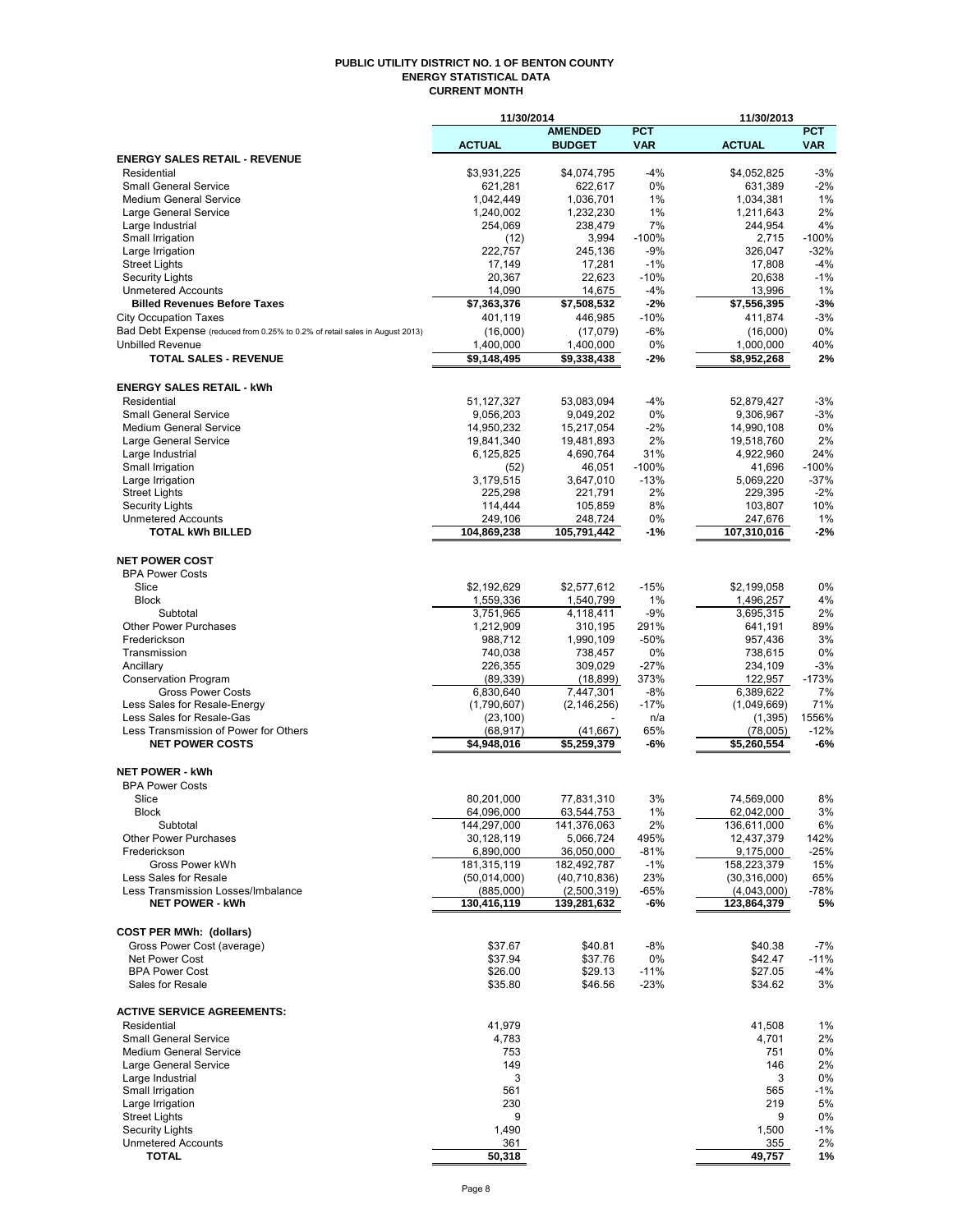#### **PUBLIC UTILITY DISTRICT NO. 1 OF BENTON COUNTY ENERGY STATISTICAL DATA YEAR TO DATE**

|                                                                              | 11/30/2014                   |                              |             | 11/30/2013                   |             |
|------------------------------------------------------------------------------|------------------------------|------------------------------|-------------|------------------------------|-------------|
|                                                                              |                              | <b>AMENDED</b>               | <b>PCT</b>  |                              | <b>PCT</b>  |
| <b>ENERGY SALES RETAIL - REVENUE</b>                                         | <b>ACTUAL</b>                | <b>BUDGET</b>                | <b>VAR</b>  | <b>ACTUAL</b>                | <b>VAR</b>  |
| Residential                                                                  | \$47,207,657                 | \$47,172,574                 | 0%          | \$46,519,928                 | 1%          |
| <b>Small General Service</b>                                                 | 7,684,543                    | 7,638,087                    | 1%          | 7,559,011                    | 2%          |
| <b>Medium General Service</b>                                                | 10,871,790                   | 10,858,724                   | 0%          | 10,514,491                   | 3%          |
| <b>Large General Service</b>                                                 | 12,325,488                   | 12,069,508                   | 2%          | 11,937,139                   | 3%          |
| Large Industrial<br>Small Irrigation                                         | 2,860,730<br>1,016,511       | 2,875,322<br>1,005,387       | $-1%$<br>1% | 2,872,577<br>909,468         | 0%<br>12%   |
| Large Irrigation                                                             | 21,761,083                   | 21,055,322                   | 3%          | 18,815,513                   | 16%         |
| <b>Street Lights</b>                                                         | 191,499                      | 191,978                      | 0%          | 192,285                      | 0%          |
| <b>Security Lights</b>                                                       | 219,287                      | 228,338                      | $-4%$       | 223.920                      | $-2%$       |
| <b>Unmetered Accounts</b>                                                    | 154,327                      | 157,220                      | $-2\%$      | 153,378                      | 1%          |
| <b>Billed Revenues Before Taxes</b>                                          | \$104,292,915                | \$103,252,460                | 1%          | \$99,697,710                 | 5%          |
| <b>City Occupation Taxes</b>                                                 | 4,866,667                    | 4,957,899                    | $-2%$       | 4,777,607                    | 2%          |
| Bad Debt Expense (reduced from 0.25% to 0.2% of retail sales in August 2013) | (224,000)                    | (228, 783)                   | $-2%$       | (248,000)                    | $-10%$      |
| <b>Unbilled Revenue</b><br><b>TOTAL SALES - REVENUE</b>                      | (800,000)<br>\$108,135,582   | (800,000)<br>\$107,181,576   | 0%<br>1%    | (497,000)<br>\$103,730,316   | 61%<br>4%   |
|                                                                              |                              |                              |             |                              |             |
| <b>ENERGY SALES RETAIL - kWh</b>                                             |                              |                              |             |                              |             |
| Residential                                                                  | 620,362,389                  | 619,452,180                  | 0%          | 610,384,132                  | 2%          |
| <b>Small General Service</b>                                                 | 113,559,262                  | 112,653,848                  | 1%          | 111,681,773                  | 2%          |
| <b>Medium General Service</b>                                                | 166,542,747                  | 166,243,903                  | $0\%$       | 161,446,459                  | 3%          |
| Large General Service                                                        | 208,106,300                  | 201,562,955                  | 3%          | 201,632,230                  | 3%          |
| Large Industrial                                                             | 65,947,270                   | 63,758,501                   | 3%          | 63,396,854                   | 4%          |
| Small Irrigation                                                             | 17,208,870                   | 16,945,638<br>443,384,399    | 2%<br>3%    | 15,211,253                   | 13%<br>17%  |
| Large Irrigation                                                             | 455,175,635                  |                              |             | 389,539,810                  |             |
| <b>Street Lights</b><br><b>Security Lights</b>                               | 2,494,919<br>1,182,266       | 2,503,603<br>1,148,216       | 0%<br>3%    | 2,521,397<br>1,153,747       | $-1%$<br>2% |
| <b>Unmetered Accounts</b>                                                    | 2,731,396                    | 2,728,136                    | 0%          | 2,715,868                    | 1%          |
| <b>TOTAL kWh BILLED</b>                                                      | 1,653,311,054                | 1,630,381,379                | 1%          | 1,559,683,523                | 6%          |
|                                                                              |                              |                              |             |                              |             |
| <b>NET POWER COST</b>                                                        |                              |                              |             |                              |             |
| <b>BPA Power Costs</b>                                                       |                              |                              |             |                              |             |
| Slice                                                                        | \$27,954,069                 | \$29,069,315                 | $-4%$       | \$28,377,093                 | $-1%$       |
| <b>Block</b><br>Subtotal                                                     | 21,052,428<br>49,006,497     | 20,772,098<br>49,841,413     | 1%<br>$-2%$ | 18,390,944<br>46,768,037     | 14%<br>5%   |
| <b>Other Power Purchases</b>                                                 | 16,714,012                   | 10,101,153                   | 65%         | 12,454,362                   | 34%         |
| Frederickson                                                                 | 12,547,270                   | 16,401,462                   | $-23%$      | 11,054,259                   | 14%         |
| Transmission                                                                 | 8,157,843                    | 8,167,267                    | 0%          | 7,253,642                    | 12%         |
| Ancillary                                                                    | 3,578,989                    | 3,668,839                    | $-2%$       | 3,482,559                    | 3%          |
| <b>Conservation Program</b>                                                  | 247,846                      | 18,898                       | 1211%       | 1,250,148                    | -80%        |
| <b>Gross Power Costs</b>                                                     | 90,252,457                   | 88,199,032                   | 2%          | 82,263,006                   | 10%         |
| Less Sales for Resale-Energy<br>Less Sales for Resale-Gas                    | (20,004,064)                 | (19,509,467)                 | 3%<br>n/a   | (16,065,960)<br>(114, 543)   | 25%<br>572% |
| Less Transmission of Power for Others                                        | (769, 504)<br>(561,401)      | (513, 135)                   | 9%          | (682, 670)                   | $-18%$      |
| <b>NET POWER COSTS</b>                                                       | \$68,917,488                 | \$68,176,430                 | 1%          | \$65,399,834                 | 5%          |
|                                                                              |                              |                              |             |                              |             |
| <b>NET POWER - kWh</b>                                                       |                              |                              |             |                              |             |
| <b>BPA Power Costs</b>                                                       |                              |                              |             |                              |             |
| Slice                                                                        | 996,815,000                  | 1,008,266,070                | $-1%$       | 952,959,000                  | 5%          |
| Block<br>Subtotal                                                            | 830,313,000                  | 829,242,669<br>1,837,508,739 | 0%<br>$-1%$ | 788,077,000<br>1,741,036,000 | 5%<br>5%    |
| <b>Other Power Purchases</b>                                                 | 1,827,128,000<br>406,926,859 | 236,382,109                  | 72%         | 314,542,018                  | 29%         |
| Frederickson                                                                 | 132,827,000                  | 187,510,000                  | $-29%$      | 130,939,000                  | 1%          |
| Gross Power kWh                                                              | 2,366,881,859                | 2,261,400,848                | 5%          | 2,186,517,018                | 8%          |
| Less Sales for Resale                                                        | (644, 869, 000)              | (557, 025, 090)              | 16%         | (542, 525, 000)              | 19%         |
| Less Transmission Losses/Imbalance                                           | (30, 389, 000)               | (30, 305, 024)               | 0%          | (31, 438, 000)               | $-3%$       |
| <b>NET POWER - kWh</b>                                                       | 1,691,623,859                | 1,674,070,734                | 1%          | 1,612,554,018                | 5%          |
| <b>COST PER MWh: (dollars)</b>                                               |                              |                              |             |                              |             |
| Gross Power Cost (average)                                                   | \$38.13                      | \$39.00                      | $-2%$       | \$37.62                      | 1%          |
| Net Power Cost                                                               | \$40.74                      | \$40.72                      | 0%          | \$40.56                      | 0%          |
| <b>BPA Power Cost</b>                                                        | \$26.82                      | \$27.12                      | $-1%$       | \$26.86                      | 0%          |
| Sales for Resale                                                             | \$31.02                      | \$35.12                      | $-12%$      | \$29.61                      | 5%          |
|                                                                              |                              |                              |             |                              |             |
| <b>AVERAGE ACTIVE SERVICE AGREEMENTS:</b>                                    |                              |                              |             |                              |             |
| Residential<br><b>Small General Service</b>                                  | 41,732                       |                              |             | 41,300                       | 1%          |
| <b>Medium General Service</b>                                                | 4,738<br>754                 |                              |             | 4,680<br>746                 | 1%<br>1%    |
| Large General Service                                                        | 148                          |                              |             | 144                          | 3%          |
| Large Industrial                                                             | 3                            |                              |             | 3                            | 0%          |
| Small Irrigation                                                             | 563                          |                              |             | 564                          | 0%          |
| Large Irrigation                                                             | 224                          |                              |             | 207                          | 8%          |
| <b>Street Lights</b>                                                         | 9                            |                              |             | 9                            | 0%          |
| <b>Security Lights</b>                                                       | 1,493                        |                              |             | 1,487                        | 0%          |
| <b>Unmetered Accounts</b><br><b>TOTAL</b>                                    | 358<br>50,022                |                              |             | 355<br>49,494                | 1%<br>1%    |
|                                                                              |                              |                              |             |                              |             |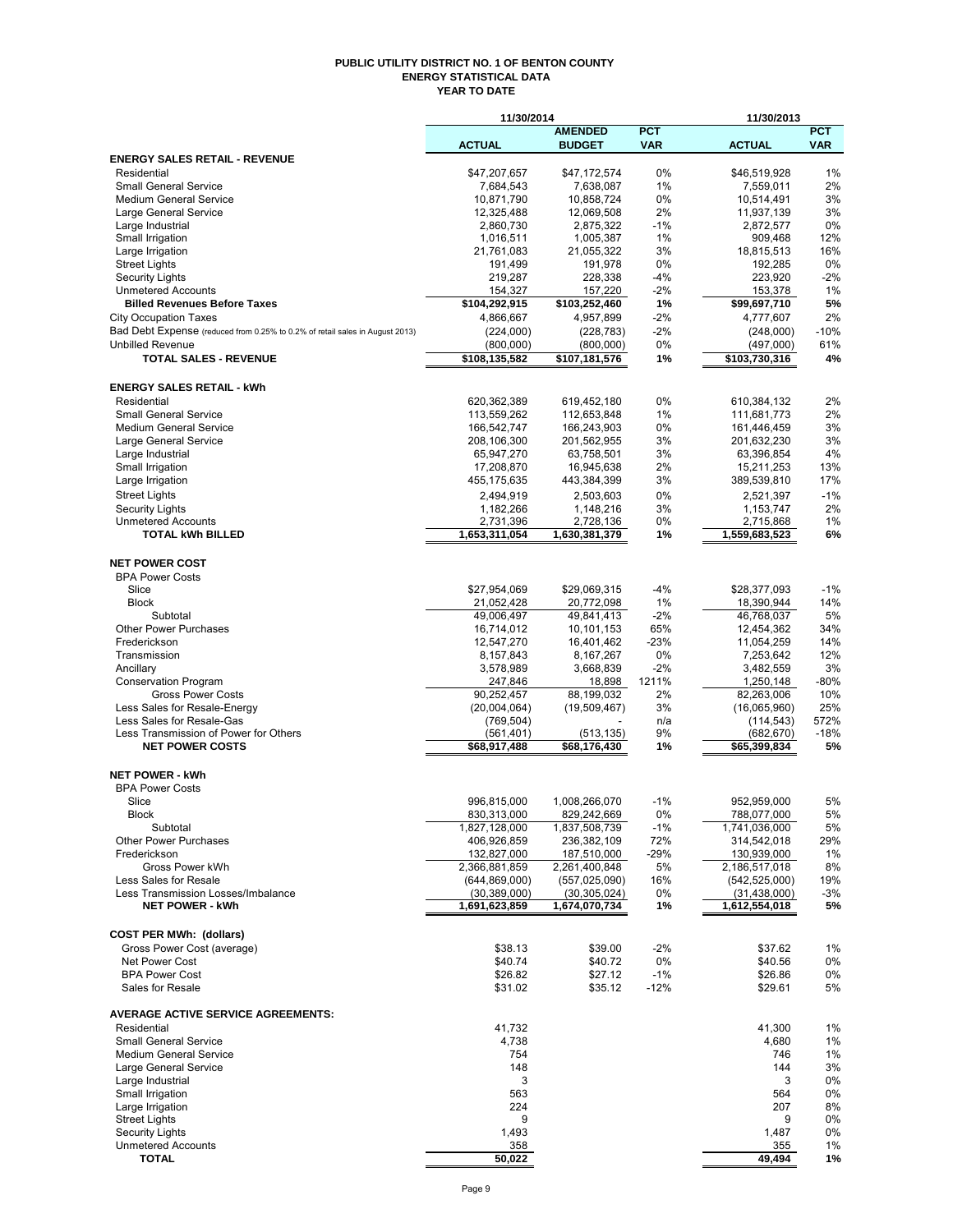#### **PUBLIC UTILITY DISTRICT NO. 1 OF BENTON COUNTY KWH SALES MONTHLY ACTIVITY**

|                               | January    | February   | March      | April      | May          | June       | July        | August     | September    | October    | November     | December       | Total         |
|-------------------------------|------------|------------|------------|------------|--------------|------------|-------------|------------|--------------|------------|--------------|----------------|---------------|
| Residential                   |            |            |            |            |              |            |             |            |              |            |              |                |               |
| 2010                          | 90,401,297 | 62,193,032 | 53,340,924 | 52,167,129 | 41,358,640   | 36.991.324 | 46,276,194  | 56,798,929 | 45,223,487   | 39.318.660 | 47, 167, 407 | 83,538,257     | 654,775,280   |
| 2011                          | 87,928,561 | 74,994,510 | 66,362,298 | 56,496,440 | 44,658,070   | 38,780,815 | 45,214,732  | 49,562,439 | 53,301,689   | 40,235,412 | 51,381,140   | 79,037,233     | 687,953,339   |
| 2012                          | 88,212,383 | 80,652,978 | 57,019,446 | 49,435,721 | 40,022,618   | 41,521,205 | 46,830,893  | 57,987,360 | 50,232,442   | 36,528,055 | 52,822,005   | 66,753,204     | 668,018,310   |
| 2013                          | 85,933,904 | 77,488,047 | 56,513,417 | 48,071,841 | 41,520,865   | 42,301,535 | 51,932,912  | 59,463,795 | 53,272,213   | 41,006,176 | 52,879,427   | 87,502,483     | 697,886,615   |
| 2014                          | 90,995,045 | 86,856,866 | 61,276,449 | 46,126,349 | 38,751,097   | 43,347,010 | 51,878,664  | 62,101,272 | 49,381,509   | 38,520,801 | 51,127,327   |                | 620,362,389   |
| <b>Small General Service</b>  |            |            |            |            |              |            |             |            |              |            |              |                |               |
| 2010                          | 11,298,796 | 9,359,091  | 8,325,664  | 8,910,446  | 8,119,117    | 9,131,977  | 9,264,244   | 11,772,305 | 9,928,289    | 8,493,299  | 7,952,158    | 10,927,613     | 113,482,999   |
| 2011                          | 11,059,833 | 10,192,630 | 9,181,231  | 9,382,413  | 9,157,991    | 9,277,162  | 10,078,685  | 10,533,804 | 10,921,485   | 9,047,075  | 8,522,751    | 10,983,138     | 118,338,198   |
| 2012                          | 11,620,253 | 11,081,244 | 8,731,569  | 8,613,151  | 9,186,607    | 9,378,977  | 10,247,220  | 11,671,124 | 11,202,911   | 8,464,869  | 9,293,606    | 9,929,524      | 119,421,055   |
| 2013                          | 11,394,724 | 10,700,711 | 8,862,866  | 8,958,701  | 9,285,161    | 9,833,210  | 10,896,923  | 12,097,199 | 11,379,590   | 8,965,721  | 9,306,967    | 11,245,947     | 122,927,720   |
| 2014                          | 12,002,884 | 11,773,687 | 9,247,968  | 8,838,271  | 8,960,528    | 10,069,805 | 10,898,332  | 12,390,218 | 11,106,946   | 9,214,420  | 9,056,203    |                | 113,559,262   |
| <b>Medium General Service</b> |            |            |            |            |              |            |             |            |              |            |              |                |               |
| 2010                          | 14,902,921 | 13,314,190 | 12,537,015 | 13,120,661 | 12,944,989   | 14,180,341 | 14,246,821  | 16,794,209 | 14,755,524   | 14,240,649 | 13,708,861   | 16,121,462     | 170,867,643   |
| 2011                          | 15,884,076 | 14,063,566 | 13,241,633 | 14,443,388 | 14, 171, 832 | 13,508,596 | 14,835,014  | 15,898,300 | 16,378,392   | 13,612,489 | 12,898,272   | 16,527,877     | 175,463,435   |
| 2012                          | 15,995,754 | 14,843,947 | 12,863,785 | 13,464,357 | 13,553,914   | 14,103,136 | 14,973,817  | 16,437,847 | 16,513,370   | 14,079,820 | 14,709,116   | 14,459,816     | 175,998,679   |
| 2013                          | 15,375,716 | 14,629,522 | 12,714,807 | 13,158,263 | 13,461,961   | 14,198,240 | 15,233,651  | 16,943,765 | 16, 157, 388 | 14,583,038 | 14,990,108   | 15,803,535     | 177,249,994   |
| 2014                          | 16,255,765 | 16,174,267 | 13,320,761 | 13,438,288 | 13,403,247   | 14,808,800 | 15,526,971  | 17,145,841 | 15,985,439   | 15,533,136 | 14,950,232   |                | 166,542,747   |
| <b>Large General Service</b>  |            |            |            |            |              |            |             |            |              |            |              |                |               |
| 2010                          | 19,010,500 | 17,541,520 | 16,854,980 | 18,160,760 | 16,381,580   | 17,513,200 | 17,387,620  | 20,804,880 | 19,173,218   | 20,426,577 | 16,918,637   | 18,512,888     | 218,686,360   |
| 2011                          | 16,667,038 | 16,211,666 | 15,328,400 | 17,016,972 | 16,378,040   | 16,603,740 | 17,087,020  | 17,842,100 | 20,127,280   | 18,812,860 | 16,068,160   | 21,525,480     | 209,668,756   |
| 2012                          | 17,752,480 | 17,246,280 | 15,614,938 | 17,276,652 | 17,948,285   | 17,269,044 | 17,262,035  | 20,169,040 | 19,875,000   | 19,266,300 | 20,172,401   | 17,524,790     | 217, 377, 245 |
| 2013                          | 18,363,206 | 16,370,904 | 16,064,720 | 17,280,008 | 17,300,043   | 17,480,703 | 18,704,243  | 20,956,543 | 20,230,220   | 19,362,880 | 19,518,760   | 17,683,240     | 219,315,470   |
| 2014                          | 18,043,140 | 18,004,500 | 16,529,440 | 16,641,080 | 17,175,060   | 18,408,820 | 19,689,940  | 21,264,420 | 21,006,340   | 21,502,220 | 19,841,340   |                | 208,106,300   |
| Large Industrial              |            |            |            |            |              |            |             |            |              |            |              |                |               |
| 2010                          | 6,226,555  | 2,227,330  | 5,627,800  | 5,390,705  | 4,714,640    | 4,859,035  | 5,872,735   | 6,107,230  | 3,465,780    | 1,323,980  | 3,398,080    | 6,150,790      | 55,364,660    |
| 2011                          | 6,299,710  | 4,802,485  | 6,254,835  | 4,856,705  | 6,011,530    | 5,928,790  | 6,292,475   | 6,387,425  | 5,827,005    | 3,302,090  | 2,967,790    | 6,479,970      | 65,410,810    |
| 2012                          | 6,484,220  | 5,701,260  | 6,243,370  | 6,036,840  | 5,596,185    | 5,463,635  | 5,815,140   | 6,333,690  | 4,362,805    | 6,313,930  | 6,307,555    | 5,916,535      | 70,575,165    |
| 2013                          | 6,303,530  | 5,690,550  | 5,970,720  | 6,363,470  | 6,331,645    | 6,273,940  | 6,074,935   | 6,052,520  | 3,037,994    | 6,374,590  | 4,922,960    | 6,405,925      | 69,802,779    |
| 2014                          | 6,203,055  | 5,695,020  | 6,141,110  | 5,917,690  | 6,227,320    | 6,005,800  | 6,111,425   | 6,258,875  | 5,080,145    | 6,181,005  | 6,125,825    |                | 65,947,270    |
| <b>Small Irrigation</b>       |            |            |            |            |              |            |             |            |              |            |              |                |               |
| 2010                          | 3,396      | 2,521      | 483,824    | 1,399,009  | 1,838,477    | 1,849,940  | 2,883,755   | 2,863,673  | 2,013,784    | 1,060,170  | 19,954       | 27,645         | 14,446,148    |
| 2011                          | 3,723      | 2,907      | 337,065    | 903,922    | 1,753,860    | 2,125,131  | 2,842,380   | 3,157,391  | 2,260,605    | 1,098,718  | 113,937      | 6,895          | 14,606,534    |
| 2012                          | 98         | 8          | 300,470    | 947,657    | 2,146,900    | 2,179,098  | 3,052,837   | 3,270,042  | 2,207,181    | 1,058,286  | 2,284        | $\overline{7}$ | 15, 164, 868  |
| 2013                          | 101        |            | 480,748    | 1,347,003  | 2,288,143    | 2,390,103  | 3,152,789   | 2,941,397  | 1,826,383    | 742,890    | 41,696       | 30             | 15,211,283    |
| 2014                          |            |            | 566,022    | 1,370,794  | 2,487,573    | 2,926,545  | 3,475,842   | 2,988,591  | 2,248,398    | 1,145,157  | (52)         |                | 17,208,870    |
| <b>Large Irrigation</b>       |            |            |            |            |              |            |             |            |              |            |              |                |               |
| 2010                          | 251,961    | 245,201    | 14,015,664 | 30,160,039 | 44,624,155   | 62,095,079 | 92,003,942  | 70,557,508 | 25,081,761   | 13,694,765 | 3,529,354    | 615,864        | 356,875,293   |
| 2011                          | 58,069     | 431,210    | 4,512,419  | 21,126,273 | 36,909,547   | 72,058,616 | 86,862,127  | 84,616,557 | 40,855,201   | 14,327,819 | 5,400,066    | 234,854        | 367,392,758   |
| 2012                          | 527,285    | 661,067    | 6,815,749  | 22,601,004 | 63,674,660   | 58,919,819 | 83,415,022  | 75,956,400 | 37, 124, 484 | 18,674,352 | 1,931,662    | 271,944        | 370,573,448   |
| 2013                          | 259,061    | 415,476    | 10,346,643 | 24,726,514 | 62,939,428   | 75,510,554 | 97,242,342  | 66,591,892 | 27,504,705   | 18,933,975 | 5,069,220    | (2, 131, 722)  | 387,408,088   |
| 2014                          | 247,328    | 266,769    | 11,959,400 | 40,053,677 | 68,929,139   | 94,789,557 | 102,773,871 | 67,085,339 | 38,117,908   | 27,773,132 | 3,179,515    |                | 455, 175, 635 |
| <b>Street Lights</b>          |            |            |            |            |              |            |             |            |              |            |              |                |               |
| 2010                          | 359,359    | 359,449    | 360,313    | 361,789    | 361,879      | 362,059    | 362,059     | 362,131    | 362,059      | 362,419    | 362,383      | 363,535        | 4,339,434     |
| 2011                          | 447,437    | 447,617    | 447,617    | 447,905    | 447,905      | 471,089    | 471,071     | 469,991    | 469,991      | 470,063    | 470,675      | 470,680        | 5,532,041     |
| 2012                          | 432,872    | 432,872    | 398,337    | 356,249    | 346,935      | 339,628    | 339,628     | 327,569    | 309,982      | 300,873    | 285,170      | 266,257        | 4,136,372     |
| 2013                          | 229,267    | 229,267    | 229,161    | 229,161    | 229,161      | 229,161    | 229,161     | 229,209    | 229,209      | 229,245    | 229,395      | 229,425        | 2,750,822     |
| 2014                          | 229,425    | 229,425    | 229,515    | 229,515    | 225,070      | 224,939    | 225,064     | 225,640    | 225,514      | 225,514    | 225,298      |                | 2,494,919     |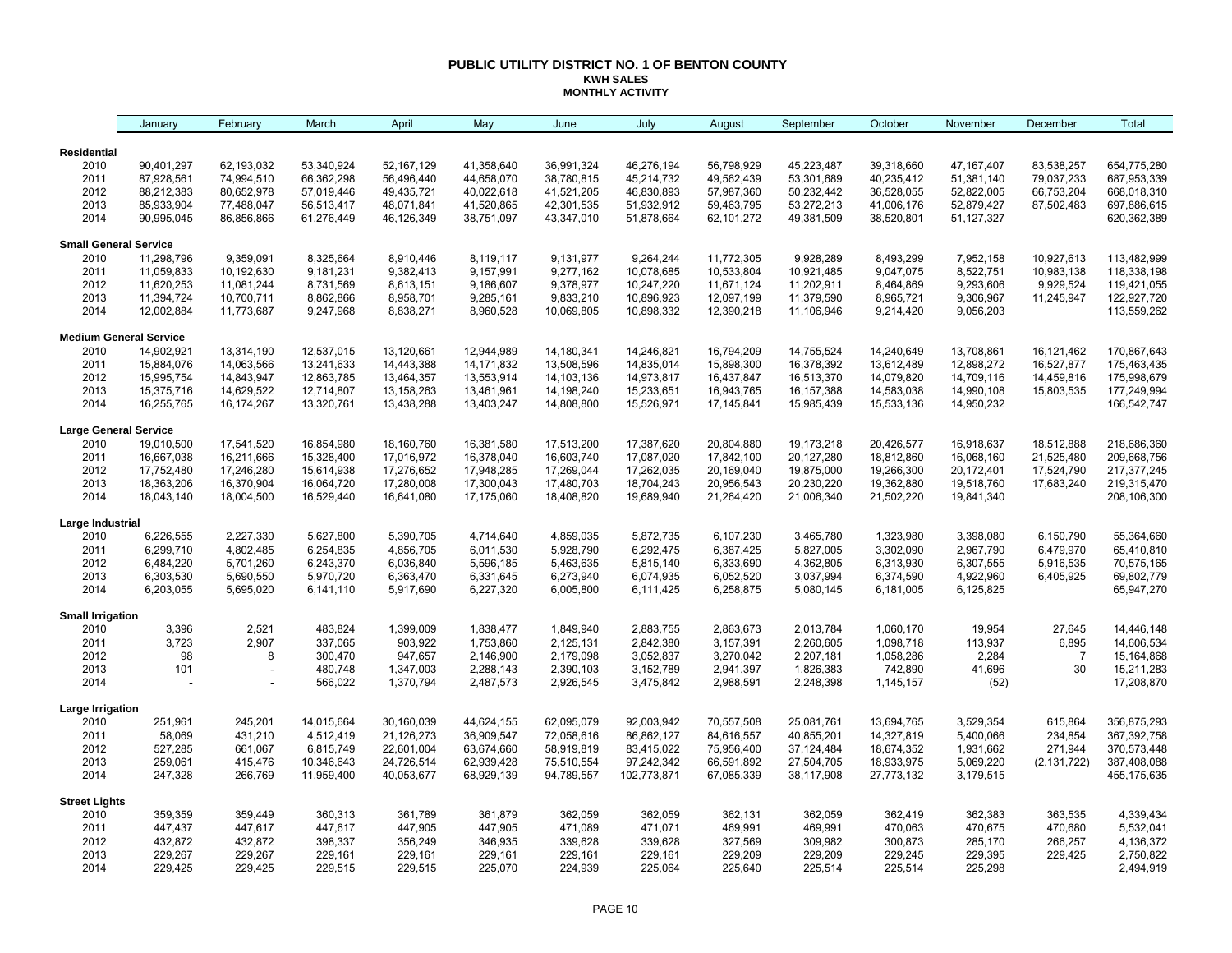#### **PUBLIC UTILITY DISTRICT NO. 1 OF BENTON COUNTY KWH SALES MONTHLY ACTIVITY**

|                        | January     | February    | March       | April       | May         | June        | July        | August      | September   | October     | November    | December    | Total         |
|------------------------|-------------|-------------|-------------|-------------|-------------|-------------|-------------|-------------|-------------|-------------|-------------|-------------|---------------|
| <b>Security Lights</b> |             |             |             |             |             |             |             |             |             |             |             |             |               |
| 2010                   | 87,282      | 87,282      | 87,219      | 89,442      | 89,370      | 89,334      | 89,406      | 89,082      | 89,298      | 90,144      | 90,252      | 90,369      | 1,068,480     |
| 2011                   | 90,387      | 90,567      | 90,675      | 90,675      | 90,747      | 91,323      | 90,855      | 90,207      | 90,315      | 90,315      | 90,315      | 90,459      | 1,086,840     |
| 2012                   | 90,387      | 90,459      | 90,387      | 90,423      | 90,135      | 90,099      | 90,135      | 90,135      | 90,135      | 90,873      | 90,765      | 89,811      | 1,083,744     |
| 2013                   | 104,964     | 104,964     | 105,351     | 105,258     | 105,222     | 105,163     | 105,163     | 104,948     | 104,561     | 104,346     | 103,807     | 103,678     | 1,257,425     |
| 2014                   | 103,678     | 103,678     | 103,420     | 103,377     | 103,334     | 103,248     | 103,476     | 114,623     | 114,494     | 114,494     | 114,444     |             | 1,182,266     |
| <b>Unmetered</b>       |             |             |             |             |             |             |             |             |             |             |             |             |               |
| 2010                   | 240,695     | 240,695     | 240,695     | 240,695     | 240,821     | 241,945     | 241,945     | 241,945     | 238,908     | 241,024     | 243,193     | 243,193     | 2,895,754     |
| 2011                   | 243.193     | 243,193     | 243,193     | 243,193     | 242,209     | 242,209     | 242,324     | 242,154     | 242,154     | 242,154     | 241,579     | 241,464     | 2,909,019     |
| 2012                   | 241,464     | 241,464     | 244,466     | 244,466     | 244,466     | 244,472     | 244,472     | 244,472     | 244,472     | 244,472     | 244,472     | 244,472     | 2,927,630     |
| 2013                   | 243,914     | 245,210     | 246,506     | 246,506     | 247,676     | 247,676     | 247,676     | 247,676     | 247,676     | 247,676     | 247,676     | 247,686     | 2,963,554     |
| 2014                   | 247,686     | 247,516     | 247,516     | 247,516     | 248,246     | 248,246     | 248,246     | 249,106     | 249,106     | 249,106     | 249,106     |             | 2,731,396     |
| <b>Total</b>           |             |             |             |             |             |             |             |             |             |             |             |             |               |
| 2010                   | 142,782,762 | 105,570,311 | 111,874,098 | 130,000,675 | 130,673,668 | 147,314,234 | 188,628,721 | 186,391,892 | 120,332,108 | 99,251,687  | 93,390,279  | 136,591,616 | ,592,802,051  |
| 2011                   | 138,682,027 | 121,480,351 | 115,999,366 | 125,007,886 | 129,821,731 | 159,087,471 | 184,016,683 | 188,800,368 | 150,474,117 | 101,238,995 | 98,154,685  | 135,598,050 | .648,361,730  |
| 2012                   | 141,357,196 | 130,951,579 | 108,322,517 | 119,066,520 | 152,810,705 | 149,509,113 | 182,271,199 | 192,487,679 | 142,162,782 | 105,021,830 | 105,859,036 | 115,456,360 | 1,645,276,516 |
| 2013                   | 138,208,387 | 125,874,651 | 111,534,939 | 120,486,725 | 153,709,305 | 168,570,285 | 203,819,795 | 185,628,944 | 133,989,939 | 110,550,537 | 107,310,016 | 137,090,227 | 1,696,773,750 |
| 2014                   | 144,328,006 | 139,351,728 | 119,621,601 | 132,966,557 | 156,510,614 | 190,932,770 | 210,931,831 | 189,823,925 | 143,515,799 | 120,458,985 | 104,869,238 |             | 1,653,311,054 |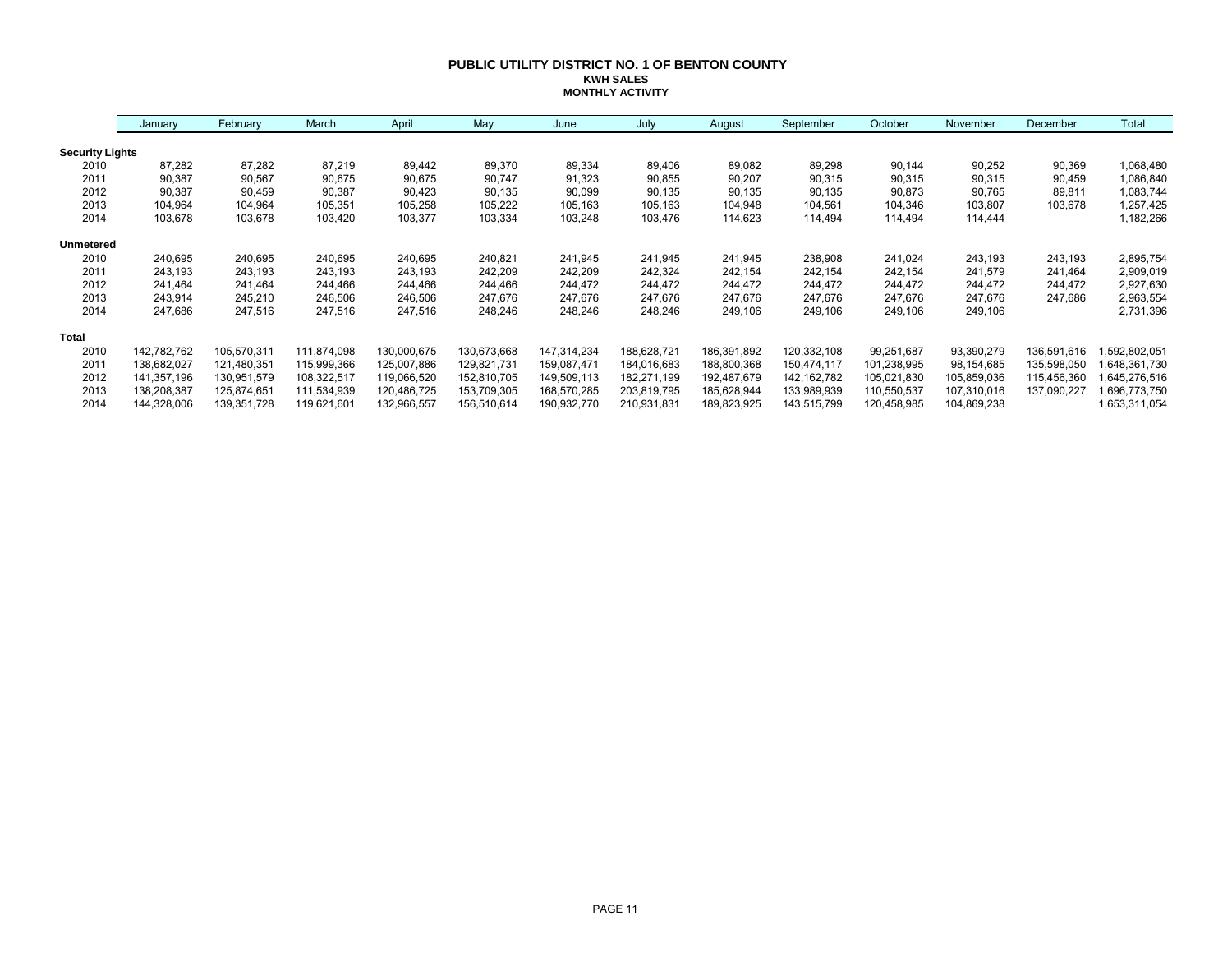## **PUBLIC UTILITY DISTRICT NO. 1 OF BENTON COUNTY CAPITAL ADDITIONS AND RETIREMENTS CURRENT MONTH**

| 10/31/2014<br>11/30/2014<br><b>ADDITIONS</b><br><b>RETIREMENTS</b><br><b>INTANGIBLE PLANT:</b><br>\$28,379<br>\$0<br>\$0<br>\$28,379<br>Organizations<br>Franchises & Consents<br>10,022<br>10,022<br>Miscellaneous & Intangible Plant<br>29,078<br>29,078<br>$\overline{\phantom{a}}$<br>$\overline{\phantom{a}}$<br><b>TOTAL</b><br>67,480<br>67,480<br>$\blacksquare$<br><b>GENERATION PLANT:</b><br>Land & Land Rights<br>Structures & Improvements<br>1,141,911<br>1,141,911<br>Fuel Holders & Accessories<br><b>Other Electric Generation</b><br>261,940<br>261,940<br><b>Accessory Electric Equipment</b><br>Miscellaneous Power Plant Equipment<br><b>TOTAL</b><br>1,403,851<br>1,403,851<br>$\blacksquare$<br><b>TRANSMISSION PLANT:</b><br>Land & Land Rights<br>156,400<br>156,400<br>Clearing Land & Right Of Ways<br>25,544<br>25,544<br><b>Transmission Station Equipment</b><br>832,047<br>832,047<br><b>Towers &amp; Fixtures</b><br>Poles & Fixtures<br>3,974,373<br>3,974,373<br>Overhead Conductor & Devices<br>3,010,644<br>3,010,644<br>7,999,008<br>7,999,008<br><b>TOTAL</b><br><b>DISTRIBUTION PLANT:</b><br>2,138<br>Land & Land Rights<br>1,605,691<br>1,607,829<br>Structures & Improvements<br>290,439<br>290,439<br><b>Station Equipment</b><br>36,474,420<br>102,814<br>(174, 221)<br>36,403,013<br>Poles, Towers & Fixtures<br>18,623,773<br>140,587<br>(85, 208)<br>18,679,153<br>Overhead Conductor & Devices<br>11,665,661<br>104,716<br>(15, 811)<br>11,754,567<br><b>Underground Conduit</b><br>31,474,571<br>98,256<br>(5,037)<br>31,567,790<br>Underground Conductor & Devices<br>154,873<br>(13,904)<br>41,343,833<br>41,202,864<br><b>Line Transformers</b><br>5,214<br>27,619,569<br>(79, 868)<br>27,544,915<br>Services-Overhead<br>2,874,543<br>5,704<br>(1,752)<br>2,878,494<br>Services-Underground<br>18,022,856<br>46,907<br>(4,871)<br>18,064,892<br><b>Meters</b><br>10,208,536<br>8,290<br>10,216,827<br>875,002<br>2,704<br>(1,208)<br>876,499<br>Security Lighting<br><b>Street Lighting</b><br>761,403<br>761,403<br><b>SCADA System</b><br>1,947,123<br>1,947,123<br>203,646,453<br>203,936,777<br><b>TOTAL</b><br>672,204<br>(381, 880)<br><b>GENERAL PLANT:</b><br>Land & Land Rights<br>1,130,759<br>1,130,759<br>Structures & Improvements<br>18,201,228<br>28,235<br>18,229,463<br>Information Systems & Technology<br>15,188,830<br>102,593<br>15,291,423<br><b>Transportation Equipment</b><br>7,004,663<br>7,004,663<br>Stores Equipment<br>54,108<br>54,108<br>Tools, Shop & Garage Equipment<br>454,973<br>454,973<br>Laboratory Equipment<br>536,647<br>516,309<br>(20, 339)<br><b>Communication Equipment</b><br>2,400,115<br>2,400,115<br><b>Broadband Equipment</b><br>17,432,462<br>26,847<br>17,459,309<br>Miscellaneous Equipment<br>1,120,461<br>1,120,461<br>9,672,523<br><b>Other Capitalized Costs</b><br>7,743<br>9,680,266<br>(20, 339)<br><b>TOTAL</b><br>73,196,770<br>165,417<br>73,341,848<br>TOTAL ELECTRIC PLANT ACCOUNTS<br>837,621<br>(402, 218)<br>286,748,964<br>286,313,562<br><b>PLANT HELD FOR FUTURE USE</b><br>388,589<br>388,589<br><b>CONSTRUCTION WORK IN PROGRESS</b><br>3,646,318<br>372,236<br>4,018,554<br><b>TOTAL CAPITAL</b><br>\$290,348,469<br>\$1,209,857<br>(\$402,218)<br>\$291,156,107 | <b>BALANCE</b> |  | <b>BALANCE</b> |
|----------------------------------------------------------------------------------------------------------------------------------------------------------------------------------------------------------------------------------------------------------------------------------------------------------------------------------------------------------------------------------------------------------------------------------------------------------------------------------------------------------------------------------------------------------------------------------------------------------------------------------------------------------------------------------------------------------------------------------------------------------------------------------------------------------------------------------------------------------------------------------------------------------------------------------------------------------------------------------------------------------------------------------------------------------------------------------------------------------------------------------------------------------------------------------------------------------------------------------------------------------------------------------------------------------------------------------------------------------------------------------------------------------------------------------------------------------------------------------------------------------------------------------------------------------------------------------------------------------------------------------------------------------------------------------------------------------------------------------------------------------------------------------------------------------------------------------------------------------------------------------------------------------------------------------------------------------------------------------------------------------------------------------------------------------------------------------------------------------------------------------------------------------------------------------------------------------------------------------------------------------------------------------------------------------------------------------------------------------------------------------------------------------------------------------------------------------------------------------------------------------------------------------------------------------------------------------------------------------------------------------------------------------------------------------------------------------------------------------------------------------------------------------------------------------------------------------------------------------------------------------------------------------------------------------------------------------------------------------------------------------------------------------------------------------------------------------------------------------------------------------------------------------------------------------------------------------------------------------------------------------------------------------------------------|----------------|--|----------------|
|                                                                                                                                                                                                                                                                                                                                                                                                                                                                                                                                                                                                                                                                                                                                                                                                                                                                                                                                                                                                                                                                                                                                                                                                                                                                                                                                                                                                                                                                                                                                                                                                                                                                                                                                                                                                                                                                                                                                                                                                                                                                                                                                                                                                                                                                                                                                                                                                                                                                                                                                                                                                                                                                                                                                                                                                                                                                                                                                                                                                                                                                                                                                                                                                                                                                                                    |                |  |                |
|                                                                                                                                                                                                                                                                                                                                                                                                                                                                                                                                                                                                                                                                                                                                                                                                                                                                                                                                                                                                                                                                                                                                                                                                                                                                                                                                                                                                                                                                                                                                                                                                                                                                                                                                                                                                                                                                                                                                                                                                                                                                                                                                                                                                                                                                                                                                                                                                                                                                                                                                                                                                                                                                                                                                                                                                                                                                                                                                                                                                                                                                                                                                                                                                                                                                                                    |                |  |                |
|                                                                                                                                                                                                                                                                                                                                                                                                                                                                                                                                                                                                                                                                                                                                                                                                                                                                                                                                                                                                                                                                                                                                                                                                                                                                                                                                                                                                                                                                                                                                                                                                                                                                                                                                                                                                                                                                                                                                                                                                                                                                                                                                                                                                                                                                                                                                                                                                                                                                                                                                                                                                                                                                                                                                                                                                                                                                                                                                                                                                                                                                                                                                                                                                                                                                                                    |                |  |                |
|                                                                                                                                                                                                                                                                                                                                                                                                                                                                                                                                                                                                                                                                                                                                                                                                                                                                                                                                                                                                                                                                                                                                                                                                                                                                                                                                                                                                                                                                                                                                                                                                                                                                                                                                                                                                                                                                                                                                                                                                                                                                                                                                                                                                                                                                                                                                                                                                                                                                                                                                                                                                                                                                                                                                                                                                                                                                                                                                                                                                                                                                                                                                                                                                                                                                                                    |                |  |                |
|                                                                                                                                                                                                                                                                                                                                                                                                                                                                                                                                                                                                                                                                                                                                                                                                                                                                                                                                                                                                                                                                                                                                                                                                                                                                                                                                                                                                                                                                                                                                                                                                                                                                                                                                                                                                                                                                                                                                                                                                                                                                                                                                                                                                                                                                                                                                                                                                                                                                                                                                                                                                                                                                                                                                                                                                                                                                                                                                                                                                                                                                                                                                                                                                                                                                                                    |                |  |                |
|                                                                                                                                                                                                                                                                                                                                                                                                                                                                                                                                                                                                                                                                                                                                                                                                                                                                                                                                                                                                                                                                                                                                                                                                                                                                                                                                                                                                                                                                                                                                                                                                                                                                                                                                                                                                                                                                                                                                                                                                                                                                                                                                                                                                                                                                                                                                                                                                                                                                                                                                                                                                                                                                                                                                                                                                                                                                                                                                                                                                                                                                                                                                                                                                                                                                                                    |                |  |                |
|                                                                                                                                                                                                                                                                                                                                                                                                                                                                                                                                                                                                                                                                                                                                                                                                                                                                                                                                                                                                                                                                                                                                                                                                                                                                                                                                                                                                                                                                                                                                                                                                                                                                                                                                                                                                                                                                                                                                                                                                                                                                                                                                                                                                                                                                                                                                                                                                                                                                                                                                                                                                                                                                                                                                                                                                                                                                                                                                                                                                                                                                                                                                                                                                                                                                                                    |                |  |                |
|                                                                                                                                                                                                                                                                                                                                                                                                                                                                                                                                                                                                                                                                                                                                                                                                                                                                                                                                                                                                                                                                                                                                                                                                                                                                                                                                                                                                                                                                                                                                                                                                                                                                                                                                                                                                                                                                                                                                                                                                                                                                                                                                                                                                                                                                                                                                                                                                                                                                                                                                                                                                                                                                                                                                                                                                                                                                                                                                                                                                                                                                                                                                                                                                                                                                                                    |                |  |                |
|                                                                                                                                                                                                                                                                                                                                                                                                                                                                                                                                                                                                                                                                                                                                                                                                                                                                                                                                                                                                                                                                                                                                                                                                                                                                                                                                                                                                                                                                                                                                                                                                                                                                                                                                                                                                                                                                                                                                                                                                                                                                                                                                                                                                                                                                                                                                                                                                                                                                                                                                                                                                                                                                                                                                                                                                                                                                                                                                                                                                                                                                                                                                                                                                                                                                                                    |                |  |                |
|                                                                                                                                                                                                                                                                                                                                                                                                                                                                                                                                                                                                                                                                                                                                                                                                                                                                                                                                                                                                                                                                                                                                                                                                                                                                                                                                                                                                                                                                                                                                                                                                                                                                                                                                                                                                                                                                                                                                                                                                                                                                                                                                                                                                                                                                                                                                                                                                                                                                                                                                                                                                                                                                                                                                                                                                                                                                                                                                                                                                                                                                                                                                                                                                                                                                                                    |                |  |                |
|                                                                                                                                                                                                                                                                                                                                                                                                                                                                                                                                                                                                                                                                                                                                                                                                                                                                                                                                                                                                                                                                                                                                                                                                                                                                                                                                                                                                                                                                                                                                                                                                                                                                                                                                                                                                                                                                                                                                                                                                                                                                                                                                                                                                                                                                                                                                                                                                                                                                                                                                                                                                                                                                                                                                                                                                                                                                                                                                                                                                                                                                                                                                                                                                                                                                                                    |                |  |                |
|                                                                                                                                                                                                                                                                                                                                                                                                                                                                                                                                                                                                                                                                                                                                                                                                                                                                                                                                                                                                                                                                                                                                                                                                                                                                                                                                                                                                                                                                                                                                                                                                                                                                                                                                                                                                                                                                                                                                                                                                                                                                                                                                                                                                                                                                                                                                                                                                                                                                                                                                                                                                                                                                                                                                                                                                                                                                                                                                                                                                                                                                                                                                                                                                                                                                                                    |                |  |                |
|                                                                                                                                                                                                                                                                                                                                                                                                                                                                                                                                                                                                                                                                                                                                                                                                                                                                                                                                                                                                                                                                                                                                                                                                                                                                                                                                                                                                                                                                                                                                                                                                                                                                                                                                                                                                                                                                                                                                                                                                                                                                                                                                                                                                                                                                                                                                                                                                                                                                                                                                                                                                                                                                                                                                                                                                                                                                                                                                                                                                                                                                                                                                                                                                                                                                                                    |                |  |                |
|                                                                                                                                                                                                                                                                                                                                                                                                                                                                                                                                                                                                                                                                                                                                                                                                                                                                                                                                                                                                                                                                                                                                                                                                                                                                                                                                                                                                                                                                                                                                                                                                                                                                                                                                                                                                                                                                                                                                                                                                                                                                                                                                                                                                                                                                                                                                                                                                                                                                                                                                                                                                                                                                                                                                                                                                                                                                                                                                                                                                                                                                                                                                                                                                                                                                                                    |                |  |                |
|                                                                                                                                                                                                                                                                                                                                                                                                                                                                                                                                                                                                                                                                                                                                                                                                                                                                                                                                                                                                                                                                                                                                                                                                                                                                                                                                                                                                                                                                                                                                                                                                                                                                                                                                                                                                                                                                                                                                                                                                                                                                                                                                                                                                                                                                                                                                                                                                                                                                                                                                                                                                                                                                                                                                                                                                                                                                                                                                                                                                                                                                                                                                                                                                                                                                                                    |                |  |                |
|                                                                                                                                                                                                                                                                                                                                                                                                                                                                                                                                                                                                                                                                                                                                                                                                                                                                                                                                                                                                                                                                                                                                                                                                                                                                                                                                                                                                                                                                                                                                                                                                                                                                                                                                                                                                                                                                                                                                                                                                                                                                                                                                                                                                                                                                                                                                                                                                                                                                                                                                                                                                                                                                                                                                                                                                                                                                                                                                                                                                                                                                                                                                                                                                                                                                                                    |                |  |                |
|                                                                                                                                                                                                                                                                                                                                                                                                                                                                                                                                                                                                                                                                                                                                                                                                                                                                                                                                                                                                                                                                                                                                                                                                                                                                                                                                                                                                                                                                                                                                                                                                                                                                                                                                                                                                                                                                                                                                                                                                                                                                                                                                                                                                                                                                                                                                                                                                                                                                                                                                                                                                                                                                                                                                                                                                                                                                                                                                                                                                                                                                                                                                                                                                                                                                                                    |                |  |                |
|                                                                                                                                                                                                                                                                                                                                                                                                                                                                                                                                                                                                                                                                                                                                                                                                                                                                                                                                                                                                                                                                                                                                                                                                                                                                                                                                                                                                                                                                                                                                                                                                                                                                                                                                                                                                                                                                                                                                                                                                                                                                                                                                                                                                                                                                                                                                                                                                                                                                                                                                                                                                                                                                                                                                                                                                                                                                                                                                                                                                                                                                                                                                                                                                                                                                                                    |                |  |                |
|                                                                                                                                                                                                                                                                                                                                                                                                                                                                                                                                                                                                                                                                                                                                                                                                                                                                                                                                                                                                                                                                                                                                                                                                                                                                                                                                                                                                                                                                                                                                                                                                                                                                                                                                                                                                                                                                                                                                                                                                                                                                                                                                                                                                                                                                                                                                                                                                                                                                                                                                                                                                                                                                                                                                                                                                                                                                                                                                                                                                                                                                                                                                                                                                                                                                                                    |                |  |                |
|                                                                                                                                                                                                                                                                                                                                                                                                                                                                                                                                                                                                                                                                                                                                                                                                                                                                                                                                                                                                                                                                                                                                                                                                                                                                                                                                                                                                                                                                                                                                                                                                                                                                                                                                                                                                                                                                                                                                                                                                                                                                                                                                                                                                                                                                                                                                                                                                                                                                                                                                                                                                                                                                                                                                                                                                                                                                                                                                                                                                                                                                                                                                                                                                                                                                                                    |                |  |                |
|                                                                                                                                                                                                                                                                                                                                                                                                                                                                                                                                                                                                                                                                                                                                                                                                                                                                                                                                                                                                                                                                                                                                                                                                                                                                                                                                                                                                                                                                                                                                                                                                                                                                                                                                                                                                                                                                                                                                                                                                                                                                                                                                                                                                                                                                                                                                                                                                                                                                                                                                                                                                                                                                                                                                                                                                                                                                                                                                                                                                                                                                                                                                                                                                                                                                                                    |                |  |                |
|                                                                                                                                                                                                                                                                                                                                                                                                                                                                                                                                                                                                                                                                                                                                                                                                                                                                                                                                                                                                                                                                                                                                                                                                                                                                                                                                                                                                                                                                                                                                                                                                                                                                                                                                                                                                                                                                                                                                                                                                                                                                                                                                                                                                                                                                                                                                                                                                                                                                                                                                                                                                                                                                                                                                                                                                                                                                                                                                                                                                                                                                                                                                                                                                                                                                                                    |                |  |                |
|                                                                                                                                                                                                                                                                                                                                                                                                                                                                                                                                                                                                                                                                                                                                                                                                                                                                                                                                                                                                                                                                                                                                                                                                                                                                                                                                                                                                                                                                                                                                                                                                                                                                                                                                                                                                                                                                                                                                                                                                                                                                                                                                                                                                                                                                                                                                                                                                                                                                                                                                                                                                                                                                                                                                                                                                                                                                                                                                                                                                                                                                                                                                                                                                                                                                                                    |                |  |                |
|                                                                                                                                                                                                                                                                                                                                                                                                                                                                                                                                                                                                                                                                                                                                                                                                                                                                                                                                                                                                                                                                                                                                                                                                                                                                                                                                                                                                                                                                                                                                                                                                                                                                                                                                                                                                                                                                                                                                                                                                                                                                                                                                                                                                                                                                                                                                                                                                                                                                                                                                                                                                                                                                                                                                                                                                                                                                                                                                                                                                                                                                                                                                                                                                                                                                                                    |                |  |                |
|                                                                                                                                                                                                                                                                                                                                                                                                                                                                                                                                                                                                                                                                                                                                                                                                                                                                                                                                                                                                                                                                                                                                                                                                                                                                                                                                                                                                                                                                                                                                                                                                                                                                                                                                                                                                                                                                                                                                                                                                                                                                                                                                                                                                                                                                                                                                                                                                                                                                                                                                                                                                                                                                                                                                                                                                                                                                                                                                                                                                                                                                                                                                                                                                                                                                                                    |                |  |                |
|                                                                                                                                                                                                                                                                                                                                                                                                                                                                                                                                                                                                                                                                                                                                                                                                                                                                                                                                                                                                                                                                                                                                                                                                                                                                                                                                                                                                                                                                                                                                                                                                                                                                                                                                                                                                                                                                                                                                                                                                                                                                                                                                                                                                                                                                                                                                                                                                                                                                                                                                                                                                                                                                                                                                                                                                                                                                                                                                                                                                                                                                                                                                                                                                                                                                                                    |                |  |                |
|                                                                                                                                                                                                                                                                                                                                                                                                                                                                                                                                                                                                                                                                                                                                                                                                                                                                                                                                                                                                                                                                                                                                                                                                                                                                                                                                                                                                                                                                                                                                                                                                                                                                                                                                                                                                                                                                                                                                                                                                                                                                                                                                                                                                                                                                                                                                                                                                                                                                                                                                                                                                                                                                                                                                                                                                                                                                                                                                                                                                                                                                                                                                                                                                                                                                                                    |                |  |                |
|                                                                                                                                                                                                                                                                                                                                                                                                                                                                                                                                                                                                                                                                                                                                                                                                                                                                                                                                                                                                                                                                                                                                                                                                                                                                                                                                                                                                                                                                                                                                                                                                                                                                                                                                                                                                                                                                                                                                                                                                                                                                                                                                                                                                                                                                                                                                                                                                                                                                                                                                                                                                                                                                                                                                                                                                                                                                                                                                                                                                                                                                                                                                                                                                                                                                                                    |                |  |                |
|                                                                                                                                                                                                                                                                                                                                                                                                                                                                                                                                                                                                                                                                                                                                                                                                                                                                                                                                                                                                                                                                                                                                                                                                                                                                                                                                                                                                                                                                                                                                                                                                                                                                                                                                                                                                                                                                                                                                                                                                                                                                                                                                                                                                                                                                                                                                                                                                                                                                                                                                                                                                                                                                                                                                                                                                                                                                                                                                                                                                                                                                                                                                                                                                                                                                                                    |                |  |                |
|                                                                                                                                                                                                                                                                                                                                                                                                                                                                                                                                                                                                                                                                                                                                                                                                                                                                                                                                                                                                                                                                                                                                                                                                                                                                                                                                                                                                                                                                                                                                                                                                                                                                                                                                                                                                                                                                                                                                                                                                                                                                                                                                                                                                                                                                                                                                                                                                                                                                                                                                                                                                                                                                                                                                                                                                                                                                                                                                                                                                                                                                                                                                                                                                                                                                                                    |                |  |                |
|                                                                                                                                                                                                                                                                                                                                                                                                                                                                                                                                                                                                                                                                                                                                                                                                                                                                                                                                                                                                                                                                                                                                                                                                                                                                                                                                                                                                                                                                                                                                                                                                                                                                                                                                                                                                                                                                                                                                                                                                                                                                                                                                                                                                                                                                                                                                                                                                                                                                                                                                                                                                                                                                                                                                                                                                                                                                                                                                                                                                                                                                                                                                                                                                                                                                                                    |                |  |                |
|                                                                                                                                                                                                                                                                                                                                                                                                                                                                                                                                                                                                                                                                                                                                                                                                                                                                                                                                                                                                                                                                                                                                                                                                                                                                                                                                                                                                                                                                                                                                                                                                                                                                                                                                                                                                                                                                                                                                                                                                                                                                                                                                                                                                                                                                                                                                                                                                                                                                                                                                                                                                                                                                                                                                                                                                                                                                                                                                                                                                                                                                                                                                                                                                                                                                                                    |                |  |                |
|                                                                                                                                                                                                                                                                                                                                                                                                                                                                                                                                                                                                                                                                                                                                                                                                                                                                                                                                                                                                                                                                                                                                                                                                                                                                                                                                                                                                                                                                                                                                                                                                                                                                                                                                                                                                                                                                                                                                                                                                                                                                                                                                                                                                                                                                                                                                                                                                                                                                                                                                                                                                                                                                                                                                                                                                                                                                                                                                                                                                                                                                                                                                                                                                                                                                                                    |                |  |                |
|                                                                                                                                                                                                                                                                                                                                                                                                                                                                                                                                                                                                                                                                                                                                                                                                                                                                                                                                                                                                                                                                                                                                                                                                                                                                                                                                                                                                                                                                                                                                                                                                                                                                                                                                                                                                                                                                                                                                                                                                                                                                                                                                                                                                                                                                                                                                                                                                                                                                                                                                                                                                                                                                                                                                                                                                                                                                                                                                                                                                                                                                                                                                                                                                                                                                                                    |                |  |                |
|                                                                                                                                                                                                                                                                                                                                                                                                                                                                                                                                                                                                                                                                                                                                                                                                                                                                                                                                                                                                                                                                                                                                                                                                                                                                                                                                                                                                                                                                                                                                                                                                                                                                                                                                                                                                                                                                                                                                                                                                                                                                                                                                                                                                                                                                                                                                                                                                                                                                                                                                                                                                                                                                                                                                                                                                                                                                                                                                                                                                                                                                                                                                                                                                                                                                                                    |                |  |                |
|                                                                                                                                                                                                                                                                                                                                                                                                                                                                                                                                                                                                                                                                                                                                                                                                                                                                                                                                                                                                                                                                                                                                                                                                                                                                                                                                                                                                                                                                                                                                                                                                                                                                                                                                                                                                                                                                                                                                                                                                                                                                                                                                                                                                                                                                                                                                                                                                                                                                                                                                                                                                                                                                                                                                                                                                                                                                                                                                                                                                                                                                                                                                                                                                                                                                                                    |                |  |                |
|                                                                                                                                                                                                                                                                                                                                                                                                                                                                                                                                                                                                                                                                                                                                                                                                                                                                                                                                                                                                                                                                                                                                                                                                                                                                                                                                                                                                                                                                                                                                                                                                                                                                                                                                                                                                                                                                                                                                                                                                                                                                                                                                                                                                                                                                                                                                                                                                                                                                                                                                                                                                                                                                                                                                                                                                                                                                                                                                                                                                                                                                                                                                                                                                                                                                                                    |                |  |                |
|                                                                                                                                                                                                                                                                                                                                                                                                                                                                                                                                                                                                                                                                                                                                                                                                                                                                                                                                                                                                                                                                                                                                                                                                                                                                                                                                                                                                                                                                                                                                                                                                                                                                                                                                                                                                                                                                                                                                                                                                                                                                                                                                                                                                                                                                                                                                                                                                                                                                                                                                                                                                                                                                                                                                                                                                                                                                                                                                                                                                                                                                                                                                                                                                                                                                                                    |                |  |                |
|                                                                                                                                                                                                                                                                                                                                                                                                                                                                                                                                                                                                                                                                                                                                                                                                                                                                                                                                                                                                                                                                                                                                                                                                                                                                                                                                                                                                                                                                                                                                                                                                                                                                                                                                                                                                                                                                                                                                                                                                                                                                                                                                                                                                                                                                                                                                                                                                                                                                                                                                                                                                                                                                                                                                                                                                                                                                                                                                                                                                                                                                                                                                                                                                                                                                                                    |                |  |                |
|                                                                                                                                                                                                                                                                                                                                                                                                                                                                                                                                                                                                                                                                                                                                                                                                                                                                                                                                                                                                                                                                                                                                                                                                                                                                                                                                                                                                                                                                                                                                                                                                                                                                                                                                                                                                                                                                                                                                                                                                                                                                                                                                                                                                                                                                                                                                                                                                                                                                                                                                                                                                                                                                                                                                                                                                                                                                                                                                                                                                                                                                                                                                                                                                                                                                                                    |                |  |                |
|                                                                                                                                                                                                                                                                                                                                                                                                                                                                                                                                                                                                                                                                                                                                                                                                                                                                                                                                                                                                                                                                                                                                                                                                                                                                                                                                                                                                                                                                                                                                                                                                                                                                                                                                                                                                                                                                                                                                                                                                                                                                                                                                                                                                                                                                                                                                                                                                                                                                                                                                                                                                                                                                                                                                                                                                                                                                                                                                                                                                                                                                                                                                                                                                                                                                                                    |                |  |                |
|                                                                                                                                                                                                                                                                                                                                                                                                                                                                                                                                                                                                                                                                                                                                                                                                                                                                                                                                                                                                                                                                                                                                                                                                                                                                                                                                                                                                                                                                                                                                                                                                                                                                                                                                                                                                                                                                                                                                                                                                                                                                                                                                                                                                                                                                                                                                                                                                                                                                                                                                                                                                                                                                                                                                                                                                                                                                                                                                                                                                                                                                                                                                                                                                                                                                                                    |                |  |                |
|                                                                                                                                                                                                                                                                                                                                                                                                                                                                                                                                                                                                                                                                                                                                                                                                                                                                                                                                                                                                                                                                                                                                                                                                                                                                                                                                                                                                                                                                                                                                                                                                                                                                                                                                                                                                                                                                                                                                                                                                                                                                                                                                                                                                                                                                                                                                                                                                                                                                                                                                                                                                                                                                                                                                                                                                                                                                                                                                                                                                                                                                                                                                                                                                                                                                                                    |                |  |                |
|                                                                                                                                                                                                                                                                                                                                                                                                                                                                                                                                                                                                                                                                                                                                                                                                                                                                                                                                                                                                                                                                                                                                                                                                                                                                                                                                                                                                                                                                                                                                                                                                                                                                                                                                                                                                                                                                                                                                                                                                                                                                                                                                                                                                                                                                                                                                                                                                                                                                                                                                                                                                                                                                                                                                                                                                                                                                                                                                                                                                                                                                                                                                                                                                                                                                                                    |                |  |                |
|                                                                                                                                                                                                                                                                                                                                                                                                                                                                                                                                                                                                                                                                                                                                                                                                                                                                                                                                                                                                                                                                                                                                                                                                                                                                                                                                                                                                                                                                                                                                                                                                                                                                                                                                                                                                                                                                                                                                                                                                                                                                                                                                                                                                                                                                                                                                                                                                                                                                                                                                                                                                                                                                                                                                                                                                                                                                                                                                                                                                                                                                                                                                                                                                                                                                                                    |                |  |                |
|                                                                                                                                                                                                                                                                                                                                                                                                                                                                                                                                                                                                                                                                                                                                                                                                                                                                                                                                                                                                                                                                                                                                                                                                                                                                                                                                                                                                                                                                                                                                                                                                                                                                                                                                                                                                                                                                                                                                                                                                                                                                                                                                                                                                                                                                                                                                                                                                                                                                                                                                                                                                                                                                                                                                                                                                                                                                                                                                                                                                                                                                                                                                                                                                                                                                                                    |                |  |                |
|                                                                                                                                                                                                                                                                                                                                                                                                                                                                                                                                                                                                                                                                                                                                                                                                                                                                                                                                                                                                                                                                                                                                                                                                                                                                                                                                                                                                                                                                                                                                                                                                                                                                                                                                                                                                                                                                                                                                                                                                                                                                                                                                                                                                                                                                                                                                                                                                                                                                                                                                                                                                                                                                                                                                                                                                                                                                                                                                                                                                                                                                                                                                                                                                                                                                                                    |                |  |                |
|                                                                                                                                                                                                                                                                                                                                                                                                                                                                                                                                                                                                                                                                                                                                                                                                                                                                                                                                                                                                                                                                                                                                                                                                                                                                                                                                                                                                                                                                                                                                                                                                                                                                                                                                                                                                                                                                                                                                                                                                                                                                                                                                                                                                                                                                                                                                                                                                                                                                                                                                                                                                                                                                                                                                                                                                                                                                                                                                                                                                                                                                                                                                                                                                                                                                                                    |                |  |                |
|                                                                                                                                                                                                                                                                                                                                                                                                                                                                                                                                                                                                                                                                                                                                                                                                                                                                                                                                                                                                                                                                                                                                                                                                                                                                                                                                                                                                                                                                                                                                                                                                                                                                                                                                                                                                                                                                                                                                                                                                                                                                                                                                                                                                                                                                                                                                                                                                                                                                                                                                                                                                                                                                                                                                                                                                                                                                                                                                                                                                                                                                                                                                                                                                                                                                                                    |                |  |                |
|                                                                                                                                                                                                                                                                                                                                                                                                                                                                                                                                                                                                                                                                                                                                                                                                                                                                                                                                                                                                                                                                                                                                                                                                                                                                                                                                                                                                                                                                                                                                                                                                                                                                                                                                                                                                                                                                                                                                                                                                                                                                                                                                                                                                                                                                                                                                                                                                                                                                                                                                                                                                                                                                                                                                                                                                                                                                                                                                                                                                                                                                                                                                                                                                                                                                                                    |                |  |                |
|                                                                                                                                                                                                                                                                                                                                                                                                                                                                                                                                                                                                                                                                                                                                                                                                                                                                                                                                                                                                                                                                                                                                                                                                                                                                                                                                                                                                                                                                                                                                                                                                                                                                                                                                                                                                                                                                                                                                                                                                                                                                                                                                                                                                                                                                                                                                                                                                                                                                                                                                                                                                                                                                                                                                                                                                                                                                                                                                                                                                                                                                                                                                                                                                                                                                                                    |                |  |                |
|                                                                                                                                                                                                                                                                                                                                                                                                                                                                                                                                                                                                                                                                                                                                                                                                                                                                                                                                                                                                                                                                                                                                                                                                                                                                                                                                                                                                                                                                                                                                                                                                                                                                                                                                                                                                                                                                                                                                                                                                                                                                                                                                                                                                                                                                                                                                                                                                                                                                                                                                                                                                                                                                                                                                                                                                                                                                                                                                                                                                                                                                                                                                                                                                                                                                                                    |                |  |                |
|                                                                                                                                                                                                                                                                                                                                                                                                                                                                                                                                                                                                                                                                                                                                                                                                                                                                                                                                                                                                                                                                                                                                                                                                                                                                                                                                                                                                                                                                                                                                                                                                                                                                                                                                                                                                                                                                                                                                                                                                                                                                                                                                                                                                                                                                                                                                                                                                                                                                                                                                                                                                                                                                                                                                                                                                                                                                                                                                                                                                                                                                                                                                                                                                                                                                                                    |                |  |                |
|                                                                                                                                                                                                                                                                                                                                                                                                                                                                                                                                                                                                                                                                                                                                                                                                                                                                                                                                                                                                                                                                                                                                                                                                                                                                                                                                                                                                                                                                                                                                                                                                                                                                                                                                                                                                                                                                                                                                                                                                                                                                                                                                                                                                                                                                                                                                                                                                                                                                                                                                                                                                                                                                                                                                                                                                                                                                                                                                                                                                                                                                                                                                                                                                                                                                                                    |                |  |                |
|                                                                                                                                                                                                                                                                                                                                                                                                                                                                                                                                                                                                                                                                                                                                                                                                                                                                                                                                                                                                                                                                                                                                                                                                                                                                                                                                                                                                                                                                                                                                                                                                                                                                                                                                                                                                                                                                                                                                                                                                                                                                                                                                                                                                                                                                                                                                                                                                                                                                                                                                                                                                                                                                                                                                                                                                                                                                                                                                                                                                                                                                                                                                                                                                                                                                                                    |                |  |                |

**\$1,130,357 Amended Budget**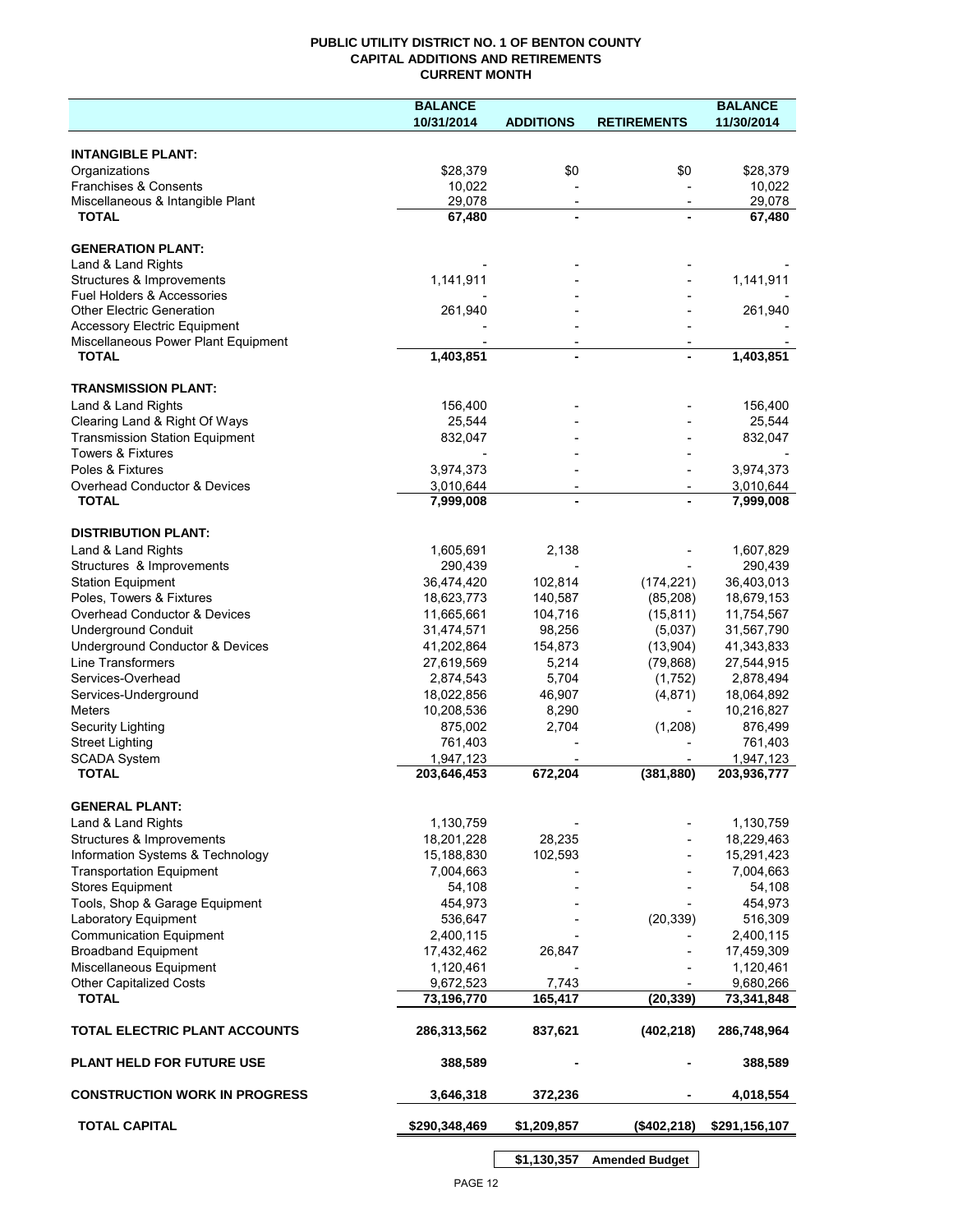## **PUBLIC UTILITY DISTRICT NO. 1 OF BENTON COUNTY CAPITAL ADDITIONS AND RETIREMENTS YEAR TO DATE**

|                                                                            | <b>BALANCE</b> |                          |                    | <b>BALANCE</b> |
|----------------------------------------------------------------------------|----------------|--------------------------|--------------------|----------------|
|                                                                            | 12/31/2013     | <b>ADDITIONS</b>         | <b>RETIREMENTS</b> | 11/30/2014     |
|                                                                            |                |                          |                    |                |
| <b>INTANGIBLE PLANT:</b>                                                   |                |                          |                    |                |
| Organizations                                                              | \$28,379       | \$0                      | \$0                | \$28,379       |
| Franchises & Consents                                                      | 10,022         |                          |                    | 10,022         |
| Miscellaneous & Intangible Plant                                           | 29,078         | $\overline{\phantom{a}}$ |                    | 29,078         |
| <b>TOTAL</b>                                                               | 67,480         |                          |                    | 67,480         |
|                                                                            |                |                          |                    |                |
| <b>GENERATION PLANT:</b>                                                   |                |                          |                    |                |
| Land & Land Rights                                                         | 1,141,911      |                          |                    |                |
| Structures & Improvements<br>Fuel Holders & Accessories                    |                |                          |                    | 1,141,911      |
|                                                                            | 261,940        |                          |                    |                |
| <b>Other Electric Generation</b>                                           |                |                          |                    | 261,940        |
| <b>Accessory Electric Equipment</b><br>Miscellaneous Power Plant Equipment |                |                          |                    |                |
| <b>TOTAL</b>                                                               | 1,403,851      |                          |                    | 1,403,851      |
|                                                                            |                |                          |                    |                |
| <b>TRANSMISSION PLANT:</b>                                                 |                |                          |                    |                |
| Land & Land Rights                                                         | 156,400        |                          |                    | 156,400        |
| Clearing Land & Right Of Ways                                              | 25,544         |                          |                    | 25,544         |
| <b>Transmission Station Equipment</b>                                      | 832,047        |                          |                    | 832,047        |
| <b>Towers &amp; Fixtures</b>                                               |                |                          |                    |                |
| Poles & Fixtures                                                           | 3,974,101      | 2,566                    | (2, 294)           | 3,974,373      |
| Overhead Conductor & Devices                                               | 2,998,696      | 25,323                   | (13, 375)          | 3,010,644      |
| <b>TOTAL</b>                                                               | 7,986,788      | 27,889                   | (15,669)           | 7,999,008      |
|                                                                            |                |                          |                    |                |
| <b>DISTRIBUTION PLANT:</b>                                                 |                |                          |                    |                |
| Land & Land Rights                                                         | 1,584,574      | 23,255                   |                    | 1,607,829      |
| Structures & Improvements                                                  | 290,439        |                          |                    | 290,439        |
| <b>Station Equipment</b>                                                   | 34,955,311     | 1,691,923                | (244, 221)         | 36,403,013     |
| Poles, Towers & Fixtures                                                   | 18,384,633     | 501,735                  | (207, 214)         | 18,679,153     |
| Overhead Conductor & Devices                                               | 11,467,439     | 391,964                  | (104, 836)         | 11,754,567     |
| <b>Underground Conduit</b>                                                 | 30,654,243     | 949,961                  | (36, 414)          | 31,567,790     |
| Underground Conductor & Devices                                            | 39,542,205     | 2,302,686                | (501, 058)         | 41,343,833     |
| Line Transformers                                                          | 27,002,813     | 720,989                  | (178, 886)         | 27,544,915     |
| Services-Overhead                                                          | 2,837,672      | 52,411                   | (11, 589)          | 2,878,494      |
| Services-Underground                                                       | 17,537,463     | 567,057                  | (39, 629)          | 18,064,892     |
| <b>Meters</b>                                                              | 10,065,338     | 151,489                  |                    | 10,216,827     |
| <b>Security Lighting</b>                                                   | 877,500        | 10,643                   | (11, 644)          | 876,499        |
| <b>Street Lighting</b>                                                     | 792,750        |                          | (31, 347)          | 761,403        |
| <b>SCADA System</b>                                                        | 1,906,860      | 40,264                   |                    | 1,947,123      |
| <b>TOTAL</b>                                                               | 197,899,240    | 7,404,375                | (1, 366, 838)      | 203,936,777    |
|                                                                            |                |                          |                    |                |
| <b>GENERAL PLANT:</b>                                                      |                |                          |                    |                |
| Land & Land Rights                                                         | 1,130,759      |                          |                    | 1,130,759      |
| Structures & Improvements                                                  | 18,194,199     | 35,263                   |                    | 18,229,463     |
| Information Systems & Technology                                           | 15,348,585     | 580,168                  | (637, 330)         | 15,291,423     |
| <b>Transportation Equipment</b>                                            | 6,977,704      | 140,174                  | (113, 216)         | 7,004,663      |
| <b>Stores Equipment</b>                                                    | 54,108         |                          |                    | 54,108         |
| Tools, Shop & Garage Equipment                                             | 443,369        | 18,692                   | (7,088)            | 454,973        |
| Laboratory Equipment                                                       | 519,429        | 22,948                   | (26,069)           | 516,309        |
| <b>Communication Equipment</b>                                             | 2,400,115      |                          |                    | 2,400,115      |
| <b>Broadband Equipment</b>                                                 | 14,730,649     | 2,755,782                | (27, 122)          | 17,459,309     |
| Miscellaneous Equipment                                                    | 1,120,461      |                          |                    | 1,120,461      |
| <b>Other Capitalized Costs</b>                                             | 9,519,368      | 160,898                  |                    | 9,680,266      |
| <b>TOTAL</b>                                                               | 70,438,747     | 3,713,926                | (810, 825)         | 73,341,848     |
| TOTAL ELECTRIC PLANT ACCOUNTS                                              | 277,796,105    | 11,146,190               | (2, 193, 331)      | 286,748,964    |
|                                                                            |                |                          |                    |                |
| <b>PLANT HELD FOR FUTURE USE</b>                                           | 388,589        |                          |                    | 388,589        |
| <b>CONSTRUCTION WORK IN PROGRESS</b>                                       | 2,958,673      | 1,059,881                |                    | 4,018,554      |
| <b>TOTAL CAPITAL</b>                                                       | \$281,143,367  | \$12,206,071             | (\$2,193,331)      | \$291,156,107  |
|                                                                            |                |                          |                    |                |

PAGE 13

**\$14,888,516 Amended Budget**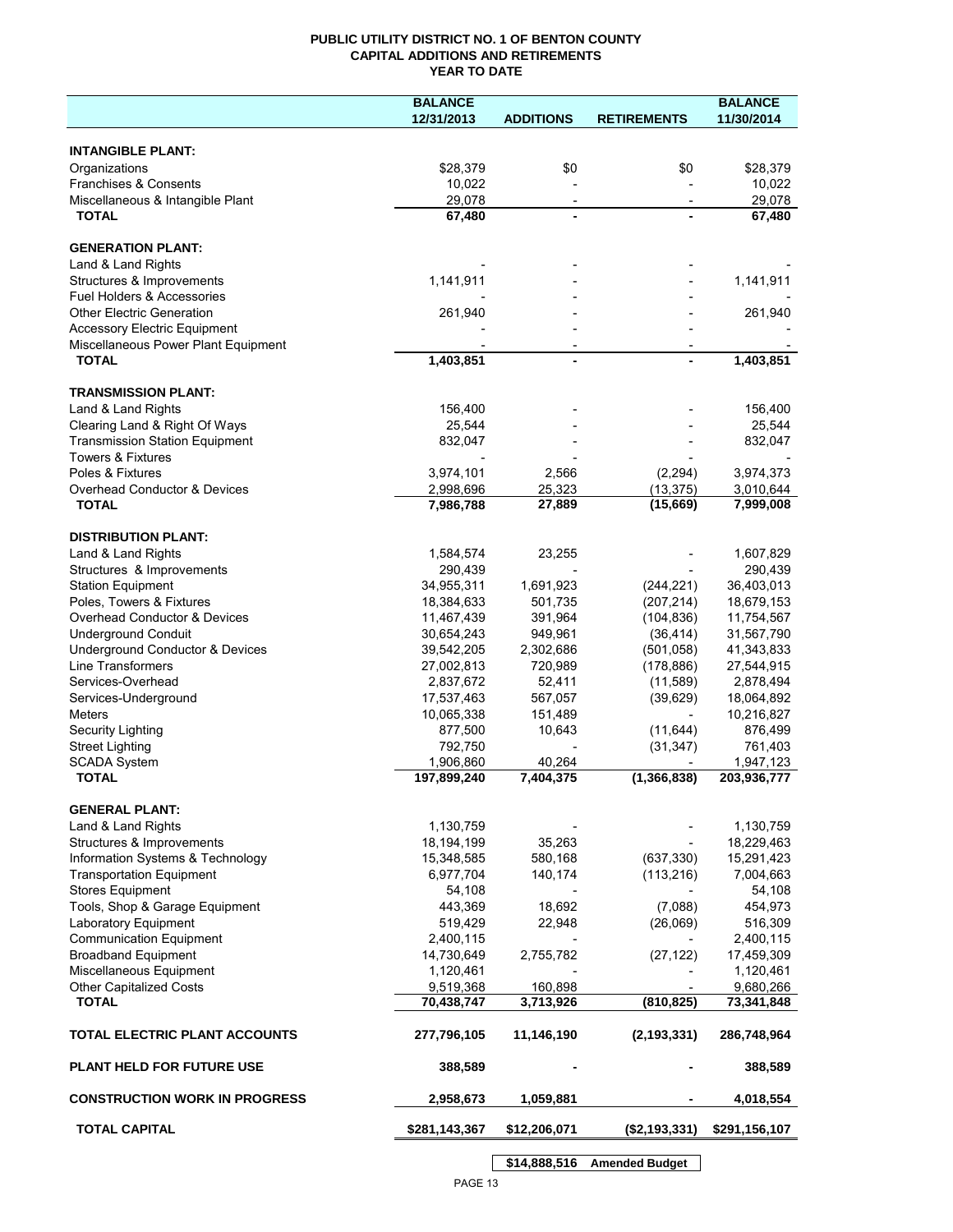## **PUBLIC UTILITY DISTRICT NO. 1 OF BENTON COUNTY STATEMENT OF CASH FLOWS**

|                                                                                                          | YTD<br>11/30/2014     | <b>Monthly</b><br>11/30/2014 |
|----------------------------------------------------------------------------------------------------------|-----------------------|------------------------------|
|                                                                                                          |                       |                              |
| <b>CASH FLOWS FROM OPERATING ACTIVITIES</b><br>Cash Received from Customers and Counterparties           | \$135,171,199         | \$9,569,216                  |
| Cash Paid to Suppliers and Counterparties                                                                | (98, 848, 345)        | (6,835,595)                  |
| Cash Paid to Employees                                                                                   | (12, 579, 578)        | (1,487,354)                  |
| <b>Taxes Paid</b>                                                                                        | (11, 278, 972)        | (697, 368)                   |
| <b>Net Cash Provided by Operating Activities</b>                                                         | 12,464,304            | \$548,899                    |
|                                                                                                          |                       |                              |
| <b>CASH FLOWS FROM NONCAPITAL FINANCING ACTIVITIES</b>                                                   |                       |                              |
| Other Interest Expense                                                                                   | (26, 542)             |                              |
| Net Cash Used by Noncapital Financing Activities                                                         | (26, 542)             |                              |
| <b>CASH FLOWS FROM CAPITAL AND RELATED FINANCING ACTIVITIES</b>                                          |                       |                              |
| <b>Acquisition of Capital Assets</b>                                                                     | (11,692,145)          | (1,054,256)                  |
| Proceeds from Sale of Revenue Bonds                                                                      |                       |                              |
| Cash Defeasance Principal and Interest<br><b>Bond Principal Paid</b>                                     | (3,035,000)           |                              |
| <b>Bond Interest Paid</b>                                                                                | (2,582,979)           |                              |
| <b>Capital Contributions</b>                                                                             | 3,720,152             | 98,592                       |
| Sale of Assets                                                                                           | 96,993                |                              |
| Net Cash Used by Capital and Related Financing Activities                                                | (13, 492, 979)        | (\$955,664)                  |
| <b>CASH FLOWS FROM INVESTING ACTIVITIES</b>                                                              |                       |                              |
| Interest Income                                                                                          | 151.460               | 18,481                       |
| Proceeds from Sale of Investments                                                                        | 8,313,149             |                              |
| Purchase of Investments                                                                                  | (4,000,280)           |                              |
| Joint Venture Net Revenue (Expense)<br><b>Net Cash Provided by Investing Activities</b>                  | 4,464,329             | \$18,481                     |
|                                                                                                          |                       |                              |
| <b>NET INCREASE (DECREASE) IN CASH</b>                                                                   | 3,409,112             | (\$388, 284)                 |
| <b>CASH BALANCE, BEGINNING</b>                                                                           | \$18,540,994          | 22,338,390                   |
| <b>CASH BALANCE, ENDING</b>                                                                              | \$21,950,106          | 21,950,106                   |
|                                                                                                          |                       |                              |
| <b>RECONCILIATION OF NET OPERATING INCOME TO NET</b>                                                     |                       |                              |
| <b>CASH PROVIDED BY OPERATING ACTIVITIES</b>                                                             |                       |                              |
| Net Operating Revenues                                                                                   | \$1,100,373           | \$1,078,540                  |
|                                                                                                          |                       |                              |
| Adjustments to reconcile net operating income to net cash                                                |                       |                              |
| provided by operating activities:                                                                        |                       |                              |
| Depreciation & Amortization<br><b>Unbilled Revenues</b>                                                  | 11,882,665<br>800,000 | 1,020,789<br>(1,400,000)     |
| Misellaneous Other Revenue & Receipts                                                                    | 27,597                | 6                            |
| Decrease (Increase) in Accounts Receivable                                                               | 1,517,591             | (309, 714)                   |
| Decrease (Increase) in BPA Prepay Receivable                                                             | 550,000               | 50,000                       |
| Decrease (Increase) in Inventories                                                                       | 289,221               | 305,154                      |
| Decrease (Increase) in Prepaid Expenses                                                                  | (76, 880)             | (21, 923)                    |
| Decrease (Increase) in Wholesale Power Receivable                                                        | 465,925               | (341, 504)                   |
| Decrease (Increase) in Miscellaneous Assets<br>Decrease (Increase) in Prepaid Expenses and Other Charges | (66, 940)<br>748,392  | 48,200                       |
| Decrease (Increase) in Deferred Derivative Outflows                                                      | 1,060,687             |                              |
| Increase (Decrease) in Deferred Derivative Inflows                                                       | (218, 192)            |                              |
| Increase (Decrease) in Warrants Outstanding                                                              | (6,943)               | 229,543                      |
| Increase (Decrease) in Accounts Payable                                                                  | (4, 278, 641)         | (350, 136)                   |
| Increase (Decrease) in Accrued Taxes Payable                                                             | 42,150                | 167,008                      |
| Increase (Decrease) in Customer Deposits                                                                 | 98,463                | 10,192                       |
| Increase (Decrease) in BPA Prepay Incentive Credit                                                       | (147, 818)            | (13, 438)                    |
| Increase (Decrease) in Other Current Liabilities                                                         | (447,060)             | 79,701                       |
| Increase (Decrease) in Other Credits                                                                     | (876, 286)            | (3, 519)                     |
| Net Cash Provided by (Used by) Operating Activities                                                      | \$12,464,304          | \$548,899                    |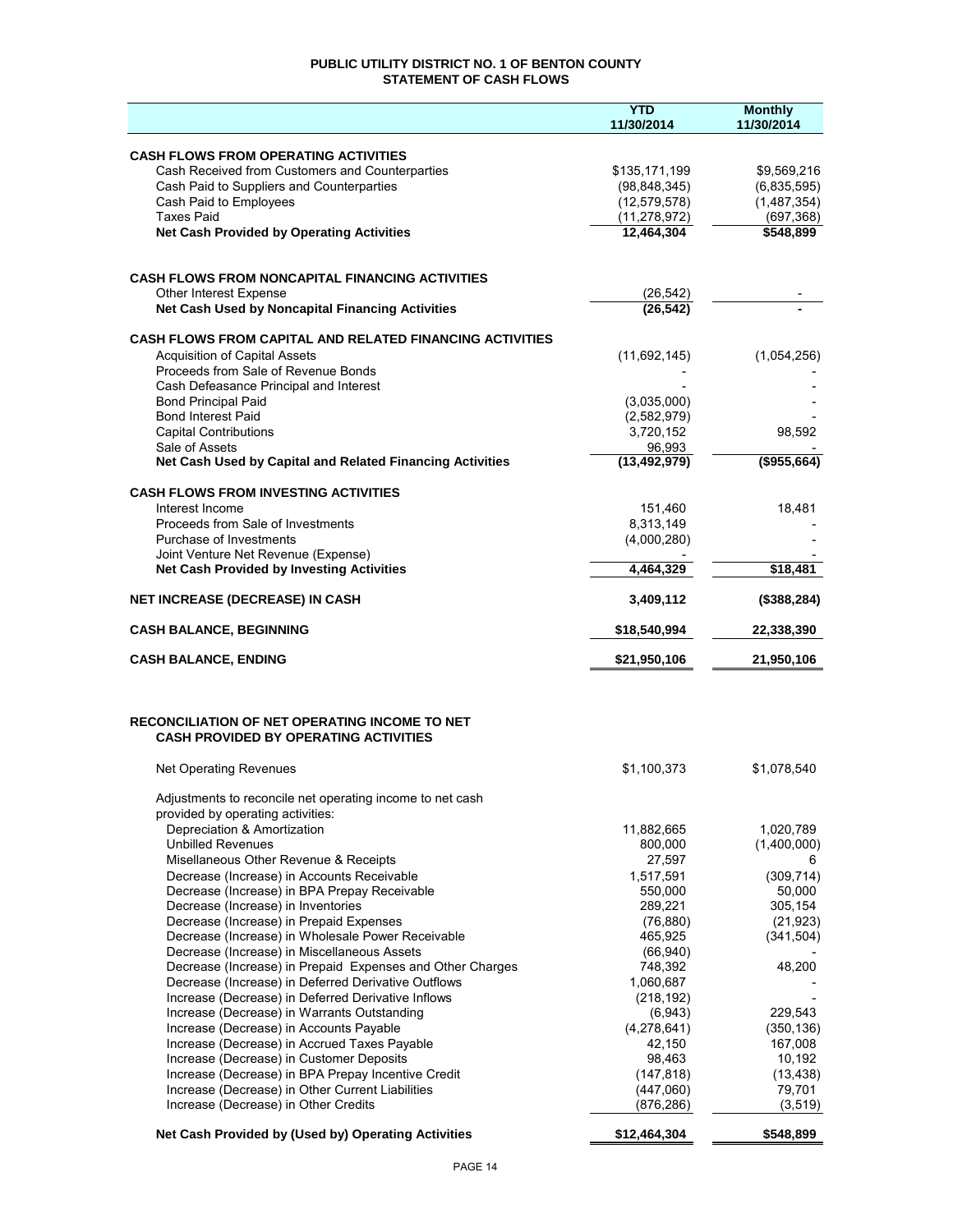### **PUBLIC UTILITY DISTRICT NO. 1 OF BENTON COUNTY WEATHER STATISTICS November 30, 2014**



| <b>Average Precipitation</b> |      |      |       |       |      |      |      |      |      |      |      |      |        |
|------------------------------|------|------|-------|-------|------|------|------|------|------|------|------|------|--------|
| Year                         | Jan  | Feb  | March | April | May  | June | July | Aug  | Sept | Oct  | Nov  | Dec  | Annual |
| Normal                       | 0.94 | 0.70 | 0.57  | 0.55  | 0.51 | 0.51 | 0.23 | 0.18 | 0.31 | 0.49 | 0.95 | 1.20 | 7.14   |
| 2014                         | 0.37 | 1.12 | .00   | 0.38  | 0.24 | 0.26 | 0.04 | 0.88 | 0.16 | 0.77 | 0.38 |      | 5.60   |
| 2013                         | 0.16 | 0.09 | 0.39  | 0.30  | .60  | .36  | 0.01 | 0.24 | 0.42 | 0.38 | 0.36 | 0.07 | 5.38   |



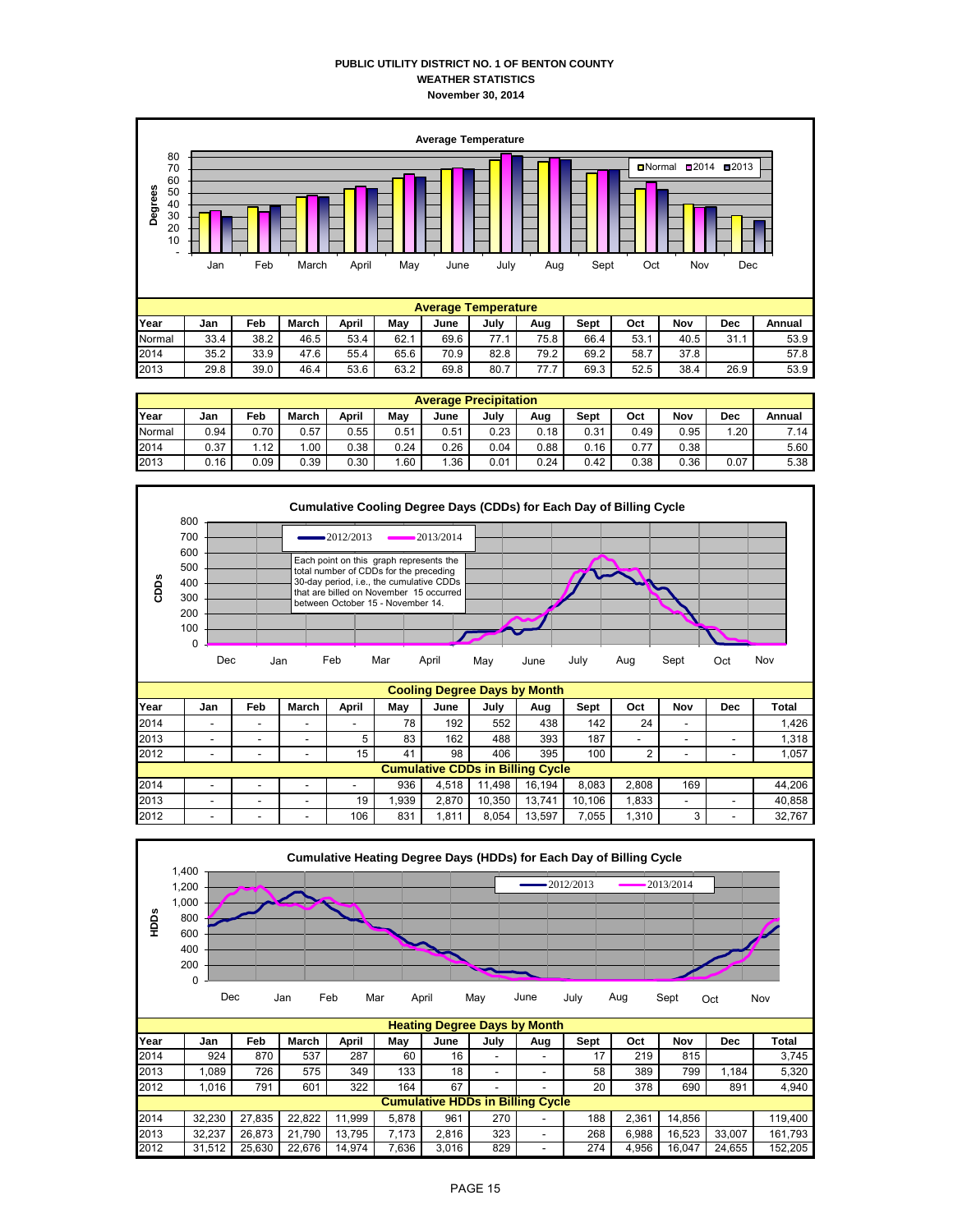#### **PUBLIC UTILITY DISTRICT NO. 1 OF BENTON COUNTY BROADBAND SUMMARY**

#### *November Highlights*

Turned up five new T-Mobile sites on the fiber network last month (all 50Mbps five year contracts). Connected Hampton Inn in Richland to the network with a 50Mbps three year term. Benton County Fire District on Gage was disconnected as this location has now closed.

|                                                                                                            | <b>ACTUALS</b><br>2014   |                                 |                |                          |              |              |            |                          |             |                          |             |           |            |             |                                  |                             |
|------------------------------------------------------------------------------------------------------------|--------------------------|---------------------------------|----------------|--------------------------|--------------|--------------|------------|--------------------------|-------------|--------------------------|-------------|-----------|------------|-------------|----------------------------------|-----------------------------|
|                                                                                                            | 2014 Budget              | <b>Amended</b><br><b>Budget</b> | Jan            | Feb                      | <b>March</b> | <b>April</b> | <b>May</b> | June                     | July        | <b>August</b>            | <b>Sept</b> | Oct       | <b>Nov</b> | <b>YTD</b>  | <b>Budget</b><br><b>Variance</b> | <b>Inception</b><br>to Date |
| <b>OPERATING REVENUES</b>                                                                                  |                          |                                 |                |                          |              |              |            |                          |             |                          |             |           |            |             |                                  |                             |
| Ethernet                                                                                                   | 1,173,081                | 1,498,123                       | \$144,113      | \$149,573                | \$108,205    | \$165,568    | \$110,965  | \$135,571                | \$114,524   | \$116,955                | \$118,397   | \$117,778 | \$119,612  | \$1,401,261 | 96,862                           |                             |
| <b>TDM</b>                                                                                                 | 148,184                  | 146,284                         | 12,190         | 12,190                   | 12,190       | 12,190       | 12,190     | 12,190                   | 12,190      | 12,190                   | 12,190      | 12,190    | 12,190     | \$134,093   | 12,191                           |                             |
| Wireless                                                                                                   | $\overline{\phantom{a}}$ |                                 | 39             | 39                       | 39           | 39           | 39         | 39                       | 39          | 39                       | 39          | 39        | 39         | \$429       | (429)                            |                             |
| Co-Location                                                                                                | $\overline{\phantom{a}}$ | $\blacksquare$                  | $\overline{a}$ | $\overline{\phantom{a}}$ |              |              | ٠          | $\overline{\phantom{a}}$ |             | $\overline{\phantom{a}}$ |             | ٠         |            | \$0         |                                  |                             |
| Internet Transport Service                                                                                 | 300.943                  | 135.391                         | 19.040         | 2,901                    | 11.345       | 11.345       | 11,345     | 11,345                   | 11.345      | 11.345                   | 11,345      | 11.345    | 11,345     | \$124,046   | 11,345                           |                             |
| <b>Fixed Wireless</b>                                                                                      | 120,400                  | 98,506                          | 8,543          | 8,351                    | 8,596        | 8,359        | 8,329      | 8,115                    | 8,036       | 7,959                    | 7,884       | 7,816     | 7,788      | \$89,774    | 8,732                            |                             |
| Broadband Revenue - Other                                                                                  | 237,729                  | 283,014                         | 22.148         | 21,917                   | 24.433       | 30.586       | 22,789     | 23,020                   | 23,020      | 23,020                   | 25,320      | 23,470    | 23,470     | \$263,194   | 19,820                           |                             |
| Subtotal                                                                                                   | 1,980,337                | 2,161,318                       | 206,073        | 194,972                  | 164,809      | 228,088      | 165,657    | 190,281                  | 169,154     | 171,508                  | 175,175     | 172,639   | 174,443    | \$2,012,798 |                                  |                             |
| NoaNet Maintenance Revenue                                                                                 |                          |                                 |                |                          |              | 771          |            |                          | 852         |                          |             | 852       |            | \$2,474     |                                  |                             |
| <b>Bad Debt Expense</b>                                                                                    |                          |                                 |                |                          |              |              | ٠          |                          |             |                          |             |           |            | \$0         |                                  |                             |
| <b>Total Operating Revenues</b>                                                                            | 1,980,337                | 2,161,318                       | 206.073        | 194,972                  | 164.809      | 228,860      | 165,657    | 190.281                  | 170,005     | 171.508                  | 175,175     | 173.490   | 174,443    | \$2,015,272 | 146,046                          | 11,997,630                  |
| <b>OPERATING EXPENSES</b>                                                                                  |                          |                                 |                |                          |              |              |            |                          |             |                          |             |           |            |             |                                  |                             |
| Marketing & Business Development                                                                           |                          |                                 |                |                          |              |              |            |                          |             |                          |             |           |            | \$0         |                                  |                             |
| General Expenses                                                                                           | 398,079                  | 733,978                         | 9,692          | 32,878                   | 74,463       | 52,307       | 33,502     | 154,865                  | 249,433     | 35,178                   | 21,345      | 47,755    | 31,201     | \$742,619   | (8,641)                          |                             |
| Other Maintenance                                                                                          | 45,000                   | 45,000                          | 2,448          | 1,021                    | 8,497        | 753          | 35,073     | 35,674                   | 40,213      | 3,399                    | 23,762      | 867       | 614        | \$152,321   | (107, 321)                       |                             |
| NOC Maintenance                                                                                            | 302,942                  | 302,942                         | (228)          | $\sim$                   | $\sim$       |              | ä,         |                          |             | $\overline{\phantom{a}}$ | $\sim$      |           |            | (\$228)     | 303,170                          |                             |
| Wireless Maintenance                                                                                       | $\overline{\phantom{a}}$ |                                 | 1,696          | $\sim$                   | 390          |              | ä,         |                          |             |                          | 3,091       | 86        |            | \$5,263     | (5,263)                          |                             |
| Subtotal                                                                                                   | 746,021                  | 1,081,920                       | 13,608         | 33,899                   | 83,350       | 53,060       | 68,575     | 190.539                  | 289.646     | 38,577                   | 48,198      | 48.707    | 31,815     | \$899,975   | 181,945                          | 7,765,044                   |
| NoaNet Maintenance Expense                                                                                 | $\overline{\phantom{a}}$ |                                 |                | $\overline{\phantom{a}}$ | 754          |              | $\sim$     | 858                      |             | ä,                       | 888         |           |            | \$2,500     | (2,500)                          |                             |
| Depreciation                                                                                               | 880.006                  | 880.006                         | 99.634         | 87,741                   | 72.238       | 69.164       | 67,852     | 68,779                   | 69,038      | 78,266                   | 78,266      | 78,489    | 78,678     | \$848,145   | 31,861                           | 7,712,630                   |
|                                                                                                            | 1,626,027                |                                 |                |                          |              |              | 136,427    |                          |             | 116,843                  |             | 127,196   |            |             |                                  | 15,477,674                  |
| <b>Total Operating Expenses</b>                                                                            |                          | 1,961,926                       | 113,242        | 121,641                  | 156,343      | 122,225      |            | 260,176                  | 358,684     |                          | 127,351     |           | 110,493    | \$1,750,620 | 211,306                          |                             |
| <b>OPERATING INCOME (LOSS)</b>                                                                             | 354,310                  | 199,392                         | 92,831         | 73,331                   | 8.466        | 106,635      | 29,230     | (69, 896)                | (188, 679)  | 54,665                   | 47,824      | 46,295    | 63,951     | \$264,653   | (65, 261)                        | (3,480,044)                 |
| <b>NONOPERATING REVENUES &amp; EXPENSES</b><br>Internal Interest due to Power Business Unit <sup>(1)</sup> | (380, 327)               | (380, 327)                      | (32, 291)      | (32, 270)                | (32, 162)    | (31, 682)    | (31, 859)  | (32, 265)                | (26, 548)   | (32, 626)                | (31, 627)   | (31, 370) | (31, 115)  | (\$345,815) | 34,512                           | (5, 337, 356)               |
| <b>Grant Revenue</b>                                                                                       |                          |                                 |                |                          |              |              |            |                          |             |                          |             |           |            |             |                                  | 215,000                     |
| <b>CAPITAL CONTRIBUTIONS</b>                                                                               | 10,000                   | 2,059,592                       | 736            |                          |              |              |            |                          | 2,062,565   | ٠                        | 247,494     |           |            | \$2,310,794 | 251,202                          | 6,174,618                   |
| <b>INTERNAL NET INCOME (LOSS)</b>                                                                          | (\$16,017)               | \$1,878,657                     | \$61,276       | \$41,061                 | (\$23,696)   | \$74,953     |            | (\$2,629) (\$102,161)    | \$1,847,338 | \$22,039                 | \$263,690   | \$14,925  | \$32,836   | \$2,229,632 | \$220,454                        | (\$2,427,782)               |
|                                                                                                            |                          |                                 |                |                          |              |              |            |                          |             |                          |             |           |            |             |                                  |                             |
| <b>NOANET COSTS</b>                                                                                        |                          |                                 |                |                          |              |              |            |                          |             |                          |             |           |            |             |                                  |                             |
| <b>Member Assessments</b>                                                                                  |                          |                                 |                |                          |              |              |            |                          |             |                          |             |           |            |             |                                  | \$3,159,092                 |
| <b>Membership Support</b>                                                                                  |                          | $\overline{\phantom{a}}$        | 392            | 296                      | 1,160        | 729          | 1,160      | 960                      | 1,279       | 1,651                    | 1,465       | 3,540     | 787        | \$13,420    |                                  | 105,701                     |
| <b>Total NoaNet Costs</b>                                                                                  | \$0                      | \$0                             | \$392          | \$296                    | \$1,160      | \$729        | \$1,160    | \$960                    | \$1,279     | \$1,651                  | \$1,465     | \$3,540   | \$787      | \$13,420    | (\$13,420)                       | \$3,264,793                 |
| <b>CAPITAL EXPENDITURES</b>                                                                                | \$889,553                | \$3,058,459                     | \$37,061       | \$153,816                | \$53,361     | \$18,690     | \$156,490  | \$150,452                | \$2,139,421 | \$23,334                 | \$37,507    | \$35,469  | \$56,958   | \$2,862,560 | \$195,899                        | \$18,382,567                |
| NET CASH (TO)/FROM BROADBAND <sup>(2)</sup>                                                                | \$354,763                | \$80,531                        | \$155,748      | \$6,960                  | \$26,183     | \$156,380    |            | (\$60,568) (\$152,528)   | (\$197,776) | \$107,946                | \$334,611   | \$85,774  | \$84,884   | \$547,613   |                                  | (\$11,025,156)              |

(1) Internal interest budget is estimated based on cash flow projections (an interest rate of 3.6% is being used).

(2) Includes excess of revenues over operating costs, capital expenditures and NoaNet assessments; excludes depreciation and internal interest to Electric System